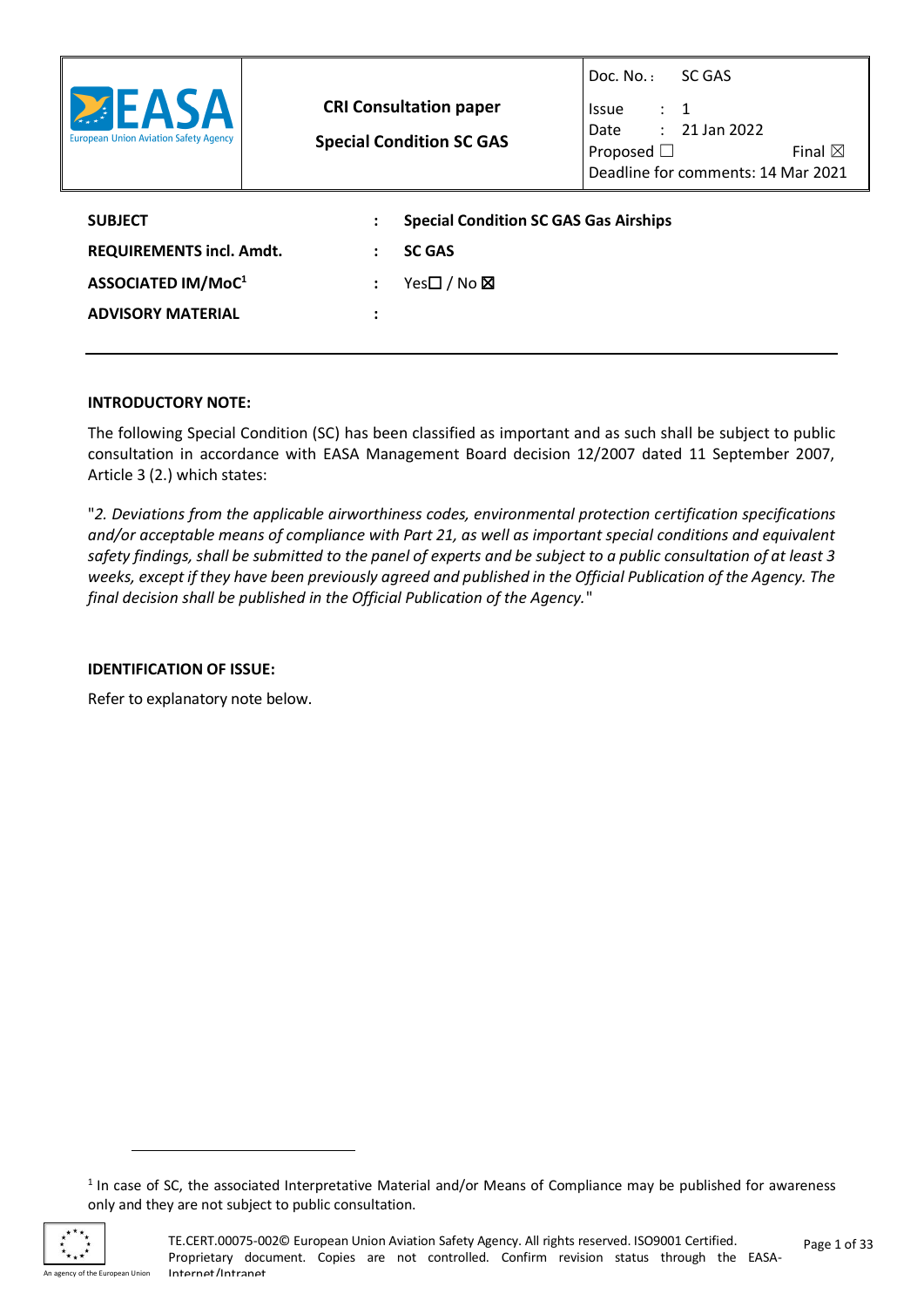

**CRI Consultation paper**

**Special Condition SC GAS** 

Doc. No.: **SC GAS** Issue : 1 Date : 21 Jan 2022

Proposed □ Final ⊠ Deadline for comments: 14 Mar 2021

### **Special Condition for Gas Airships**

#### **SC GAS**

#### Contents

| <b>SC GAS.2000</b><br><b>SC GAS, 2010</b>                                                                                                                                                                                                                                                                                                                    |                                                        |  |  |
|--------------------------------------------------------------------------------------------------------------------------------------------------------------------------------------------------------------------------------------------------------------------------------------------------------------------------------------------------------------|--------------------------------------------------------|--|--|
| <b>SC GAS.2100</b><br><b>SC GAS.2103</b><br><b>SC GAS.2105</b><br><b>SC GAS.2110</b><br><b>SC GAS.2113</b><br><b>SC GAS.2115</b><br><b>SC GAS.2120</b><br><b>SC GAS.2122</b><br><b>SC GAS.2125</b><br><b>SC GAS.2130</b><br><b>SC GAS.2135</b><br><b>SC GAS.2140</b><br><b>SC GAS.2145</b><br><b>SC GAS.2155</b><br><b>SC GAS.2160</b><br><b>SC GAS.2165</b> | Vibration, Buffeting, and High-Speed Characteristics12 |  |  |
| <b>SC GAS.2170</b><br><b>SC GAS.2180</b><br><b>SC GAS.2190</b>                                                                                                                                                                                                                                                                                               |                                                        |  |  |
| <b>SC GAS.2200</b><br><b>SC GAS.2205</b>                                                                                                                                                                                                                                                                                                                     |                                                        |  |  |
| <b>SC GAS.2210</b><br><b>SC GAS.2215</b><br><b>SC GAS.2225</b><br><b>SC GAS.2230</b>                                                                                                                                                                                                                                                                         |                                                        |  |  |
| <b>SC GAS.2235</b><br><b>SC GAS.2240</b><br><b>SC GAS.2245</b><br><b>SC GAS.2250</b><br><b>SC GAS.2255</b><br><b>SC GAS.2260</b><br><b>SC GAS.2265</b>                                                                                                                                                                                                       |                                                        |  |  |

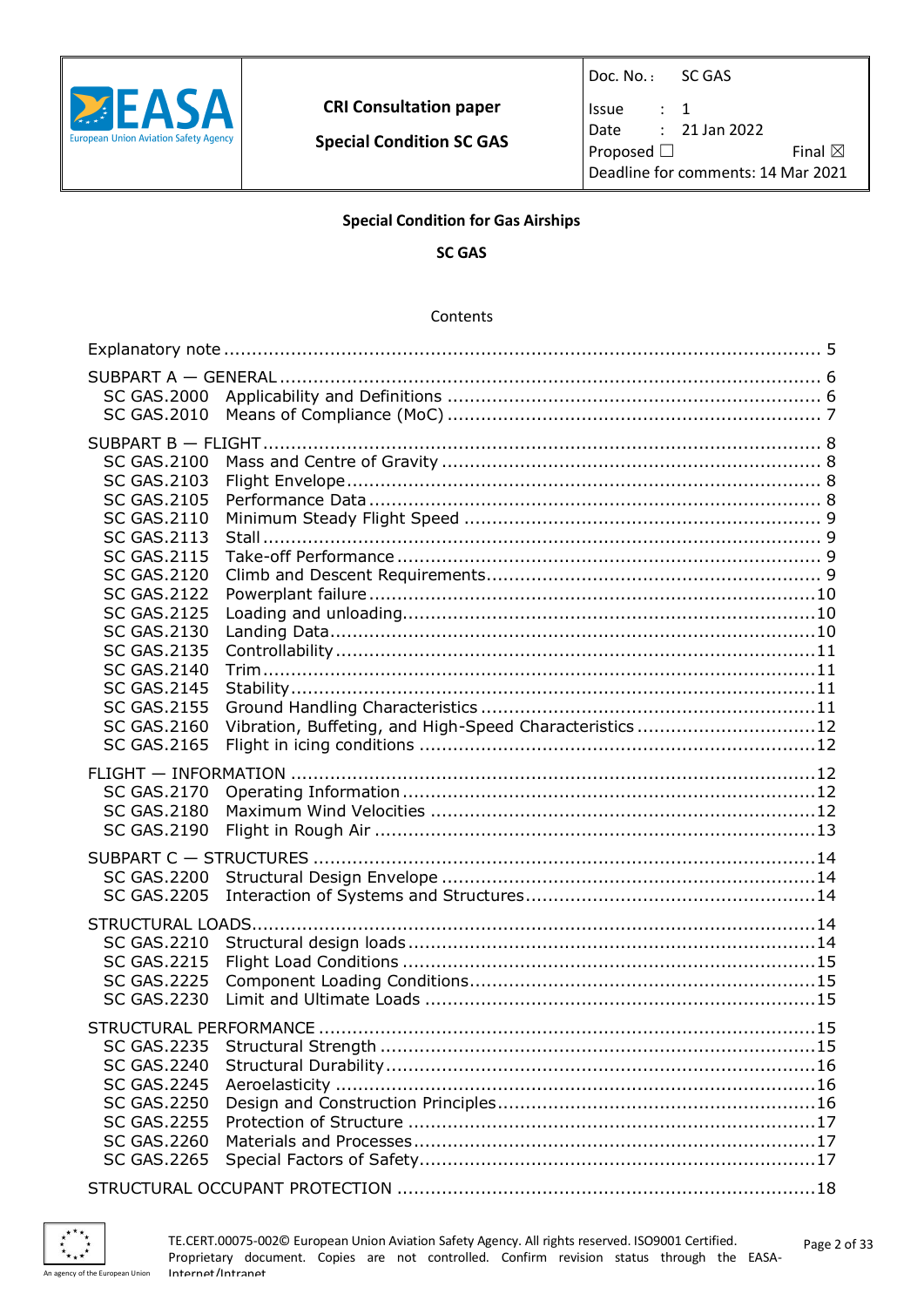

Doc. No.: **SC GAS** 

Issue : 1 Date : 21 Jan 2022 Proposed □ Final ⊠ Deadline for comments: 14 Mar 2021

| <b>SC GAS.2300</b><br><b>SC GAS.2305</b><br><b>SC GAS.2310</b>                                                                                                                                                           |                                                                                                                                                                                                                                             |
|--------------------------------------------------------------------------------------------------------------------------------------------------------------------------------------------------------------------------|---------------------------------------------------------------------------------------------------------------------------------------------------------------------------------------------------------------------------------------------|
| <b>SC GAS.2315</b><br><b>SC GAS.2320</b>                                                                                                                                                                                 |                                                                                                                                                                                                                                             |
| <b>SC GAS.2325</b><br><b>SC GAS.2330</b><br><b>SC GAS.2335</b><br><b>SC GAS.2340</b>                                                                                                                                     |                                                                                                                                                                                                                                             |
| AIRSHIP DESIGN.<br><b>SC GAS.2350</b><br><b>SC GAS.2355</b><br><b>SC GAS.2360</b><br><b>SC GAS.2370</b><br><b>SC GAS.2380</b><br><b>SC GAS.2390</b>                                                                      |                                                                                                                                                                                                                                             |
| <b>SC GAS.2400</b><br><b>SC GAS.2405</b><br><b>SC GAS.2415</b><br><b>SC GAS.2425</b><br><b>SC GAS.2430</b><br><b>SC GAS.2435</b><br><b>SC GAS.2445</b>                                                                   | Propulsion system installation, energy storage and distribution systems 25                                                                                                                                                                  |
| <b>SC GAS.2500</b><br><b>SC GAS.2505</b><br><b>SC GAS.2510</b><br><b>SC GAS.2515</b><br><b>SC GAS.2520</b><br><b>SC GAS.2525</b><br><b>SC GAS.2530</b><br><b>SC GAS.2535</b><br><b>SC GAS.2545</b><br><b>SC GAS.2555</b> | General Requirements on Systems and Equipment Function 27<br>System Power Generation, Storage, and Distribution28<br>Installation of Recorders (e.g. Cockpit Voice Recorders and Flight Data                                                |
| <b>SC GAS.2600</b><br><b>SC GAS.2605</b><br><b>SC GAS.2607</b><br><b>SC GAS.2610</b><br><b>SC GAS.2615</b><br><b>SC GAS.2617</b><br><b>SC GAS.2620</b><br><b>SC GAS.2625</b>                                             | SUBPART G - FLIGHT CREW INTERFACE AND OTHER INFORMATION 30<br>Instrument Markings, Control Markings, and Placards30<br>Installed systems and equipment for use by the crew members31<br>Airship Flight Manual and Ground Handling Manual 32 |

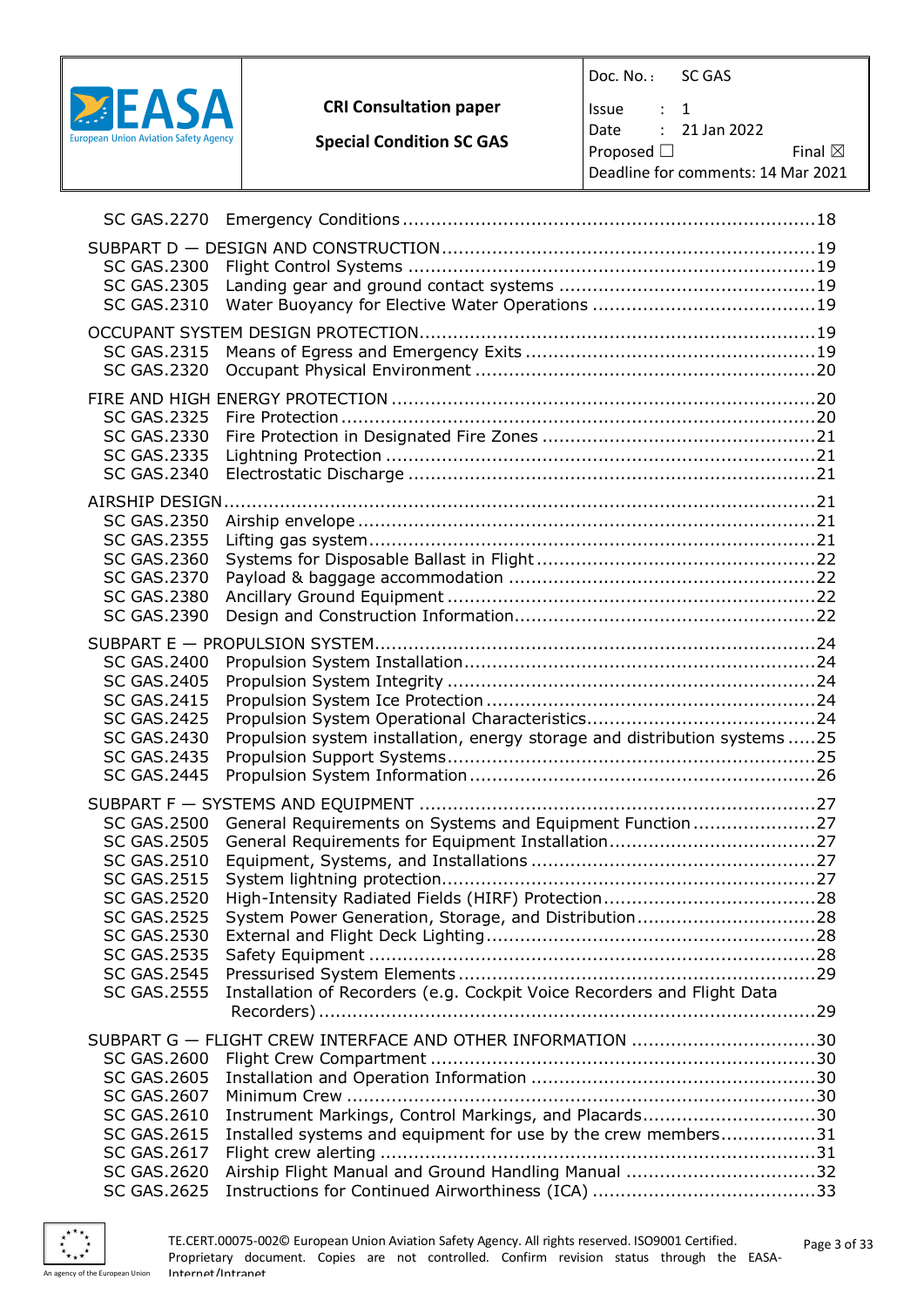|                                              |                                 | Doc. $No.$ :<br>SC GAS                                                     |
|----------------------------------------------|---------------------------------|----------------------------------------------------------------------------|
| <b>ZEASA</b>                                 | <b>CRI Consultation paper</b>   | <b>Issue</b><br>$: 21$ Jan 2022<br>Date                                    |
| <b>European Union Aviation Safety Agency</b> | <b>Special Condition SC GAS</b> | Final $\boxtimes$<br>Proposed $\Box$<br>Deadline for comments: 14 Mar 2021 |

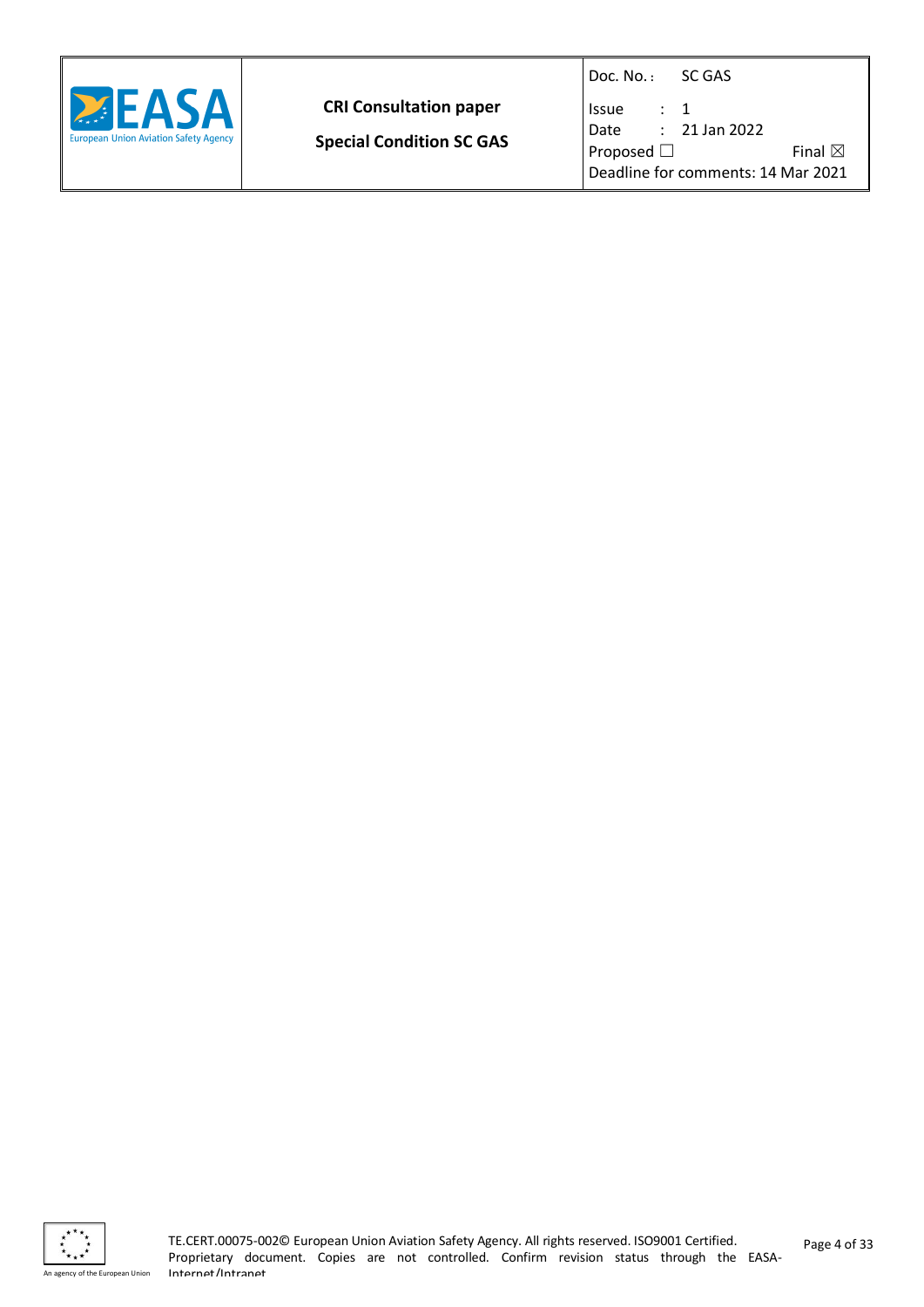

| Doc. No. : SC GAS                              |                   |  |
|------------------------------------------------|-------------------|--|
| l Issue<br>$\therefore$ 1<br>Date: 21 Jan 2022 |                   |  |
| Proposed $\Box$                                | Final $\boxtimes$ |  |
| Deadline for comments: 14 Mar 2021             |                   |  |

### **Explanatory note**

<span id="page-4-0"></span>EASA has received applications for the type certification of large Airships but has not yet published Certification Specifications (CS) for these products. Three draft  $CS<sup>2</sup>$  are available in the EASA inventory, which are based on the codes previously used by National Aviation Authorities prior to September 2003.

In the absence of agreed and published certification specifications for Airships by EASA, and pursuant to points 21.B.75 and 21.B.80 of Part-21, a complete set of dedicated technical specifications in the form of a Special Condition for Gas Airships has been developed. This Special Condition addresses the unique characteristics of Airships and defines airworthiness specifications that may be used to demonstrate compliance with the essential requirements in Annex II of regulation (EU) 2018/1139 of the European Parliament and Council. That is required before the issuance of the EASA type certificate, as well as for the approval of later changes to type certificate.

The Special Condition is a high-level set of objective driven and performance-based requirements. It was developed in close cooperation with the industry working group. The Special Condition addresses two designs, one being a 260 000 m<sup>3</sup> rigid equilibrium Airship for cargo operations, the other one a 45 000 m<sup>3</sup> non-rigid hybrid Airship for up to 100 passengers. However, the authors believe the SC can be applied to all manned Airships with non-pressurized crew or passenger compartments. It will be subject to EASA Certification Team agreement whether this Special Condition can be deemed sufficient as a Certification Basis, for example unmanned designs are not sufficiently addressed by this proposal. Due to the low number of projects no categories have been established. The different safety levels applicable to specific Airship designs will be addressed through the Means of Compliance (MOC).

Due to the differences between the two projects (rigid equilibrium Airship vs. non-rigid hybrid Airship), EASA intends to develop in cooperation with the applicant specific Means of Compliance for each individual project. EASA intends to make them available for public consultation once agreed with the applicants. The legacy codes TAR, LBA LFLS, FAA-P-8110-2 ADC, FAA HCC Hybrid Certification Criteria for Transport Category Hybrid Airships, CAP 471 BCAR Section Q, and the EASA drafts of CS-30T and CS-30N, as well as industry standards, may be considered as Means of Compliance subject to agreement with the relevant EASA Certification Team.

The discussion about ancillary ground equipment between EASA and the industry group was rather controversial. The final EASA position is reflected in SC-GAS 2380. Its main objective is to prevent unintended free flight and to sufficiently protect people on the ground as well as occupants on board. In conclusion only the interface to moor the Airship to the ground will be covered by the Type Certificate, but not the entire ancillary ground equipment. The applicant is required to establish the performance, design requirements and procedures to assure the safe mooring of the Airship.

Considering all the above, the following Special Condition is published:

<sup>-</sup> CS-31HA - Certification Specifications for Hot Air Airships



<sup>2</sup> EASA inventory of draft CS:

<sup>-</sup> CS-30T - Certification Specifications for Transport Category Airships

<sup>-</sup> CS-30N - Certification Specifications for Normal and Commuter Airships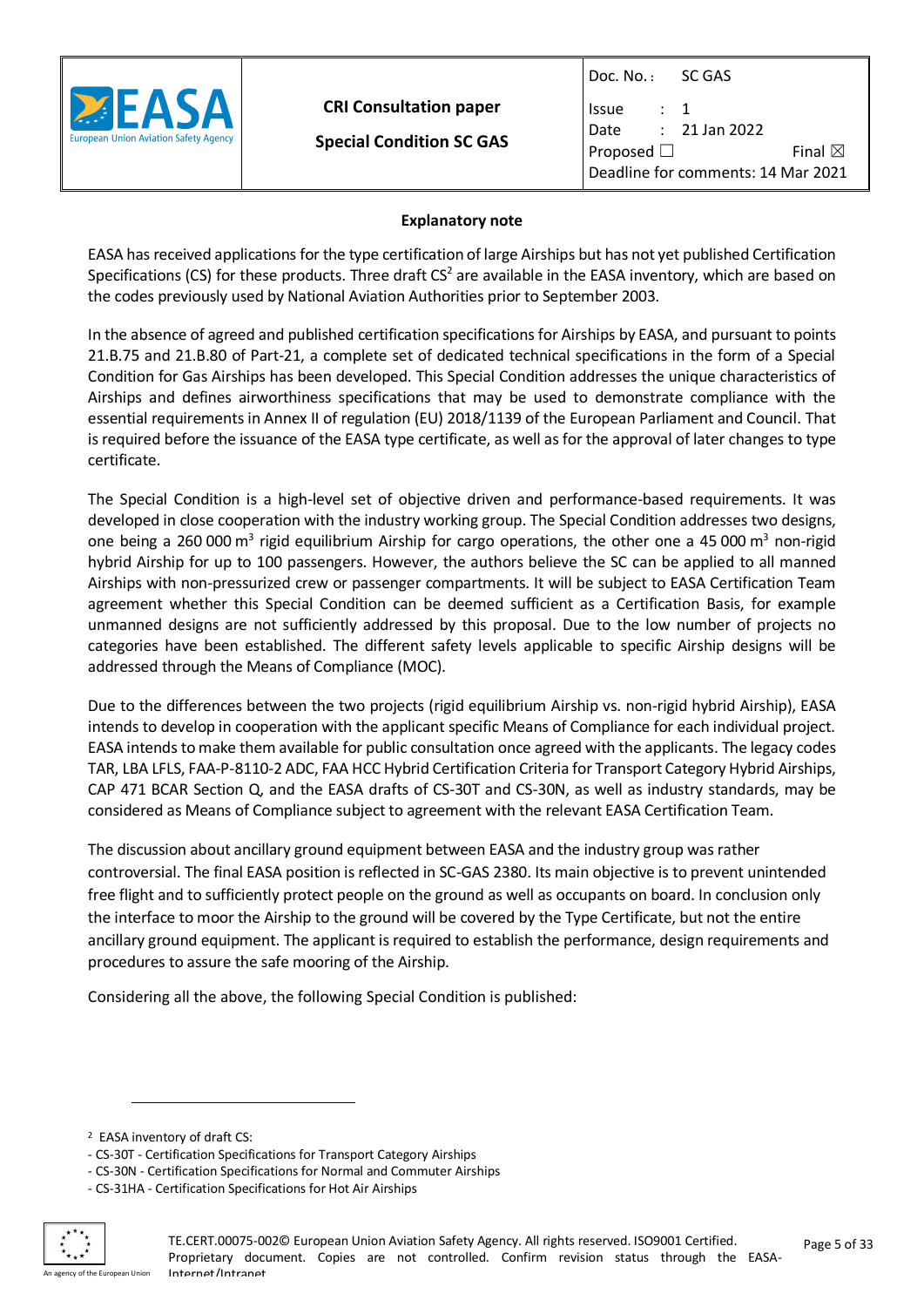

### **SUBPART A — GENERAL**

### <span id="page-5-1"></span><span id="page-5-0"></span>**SC GAS.2000 Applicability and Definitions**

This specification prescribes airworthiness specifications for the issuance of type certificates, and changes to those certificates, for gas Airships.

- (a) For the purposes of this Special Condition, the following definition apply:
	- (1) Flight envelope means the combination of equivalent airspeed, altitude and normal acceleration within which the Airship is permitted to operate for a given configuration.
	- (2) Flight phases means either take-off or unmasting, climb, en route, descent, approach, landing or masting and safe transition to the balked-landing conditions or any other phase based on the intended operation.
	- (3) Airship is a power-driven lighter-than-air aircraft.
	- (4) Ancillary equipment is any ground equipment (e.g. mooring mast) required for safe operation.
	- (5) Static heaviness means the difference between the Airship mass and the static lift, positive downwards and negative upwards.
	- (6) 'Continued safe flight and landing' means that the Airship is capable of continued controlled flight and landing, possibly using emergency procedures, without requiring exceptional pilot skill or strength. Upon landing, the Airship design and procedures must reasonably mitigate risks of injuries for occupants while the Airship may be damaged including hull loss which may be caused by deliberate actions.
	- (7) Critical loss of thrust: means a failure of a combination of engine(s), or power cluster, which would most adversely affect the performance or handling qualities of an Airship. In case of no specific difference, the critical loss of thrust is defined as the one which is affecting more correlated systems.
	- (8) The following airspeeds (equivalent airspeed) are defined for all Airships:
		- i.  $V_H$  is the maximum airspeed obtainable in level flight.
		- ii.  $V_{CD}$  is the maximum airspeed achievable in any flight condition.
	- (9) Masses relevant to the design of the Airship as defined in the associated MoC.
	- (10) Aerostatic lift or Buoyancy is equivalent to the weight of air displaced by the Airship.
	- (11) Mooring means ground handling in flight until securing an Airship to the ground. Flight and ground crew is typically required to perform the operation
	- (12) For Sub-Part B and its MoC, 'configuration' means any combination of the state of the following:
		- i. Static heaviness or lightness
		- ii. Ballonet, gas cell pressure
		- iii. Center of gravity
		- iv. Trim
		- v. Mass
		- vi. Deceleration and/or lift devices
		- vii. External movable surfaces (such as cowling etc)
		- viii. Landing gear
		- ix. Thrust unit(s), tilt or vector

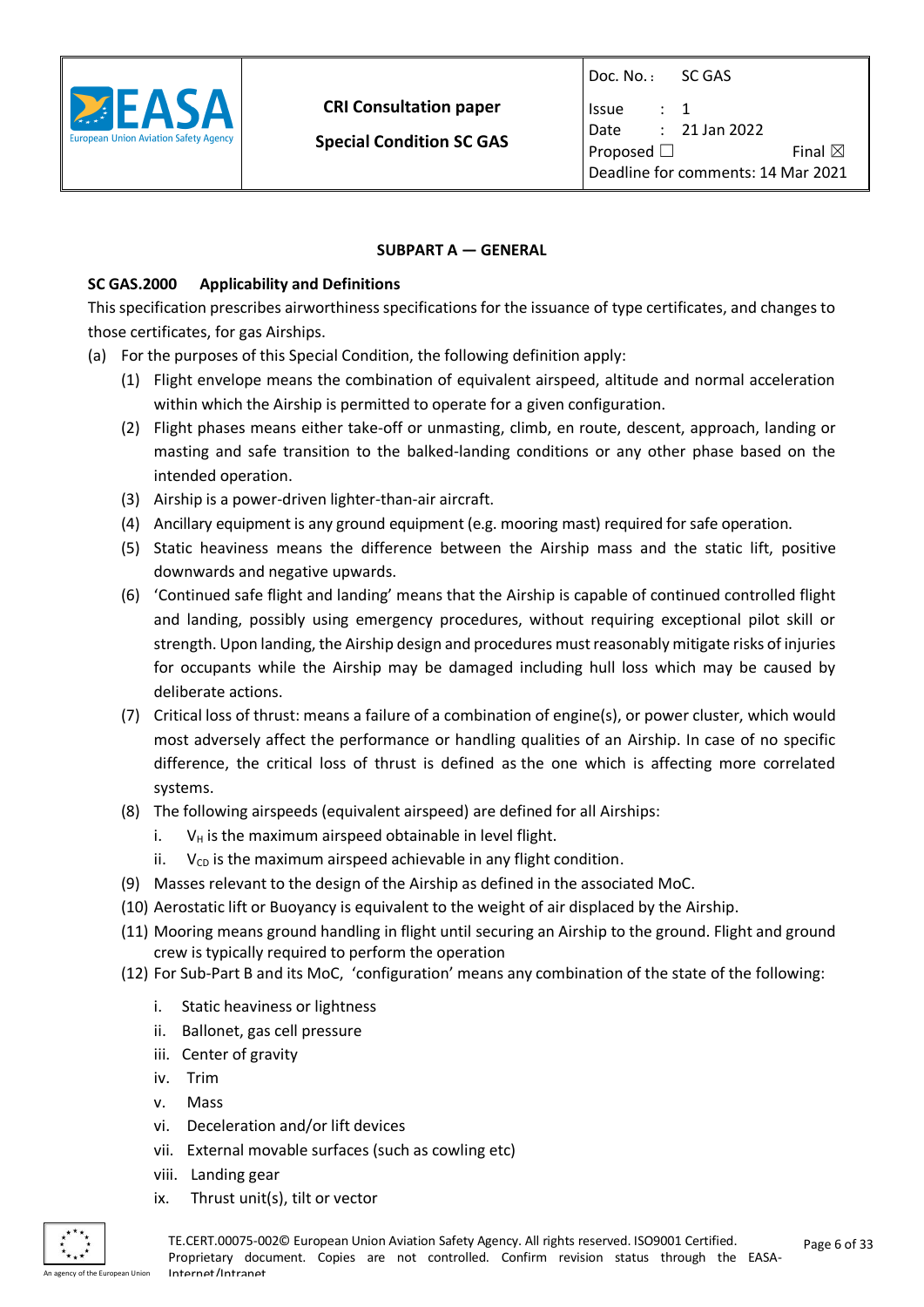

(b) This Special Condition applies to Airships with non-pressurized crew or passenger compartments.

# <span id="page-6-0"></span>**SC GAS**.**2010 Means of Compliance (MoC)**

- (a) An applicant must comply with this Special Condition using means of compliance accepted by EASA, which may include consensus standards.
- (b) An applicant requesting EASA to accept a means of compliance must provide the means of compliance to EASA in an acceptable form and manner.

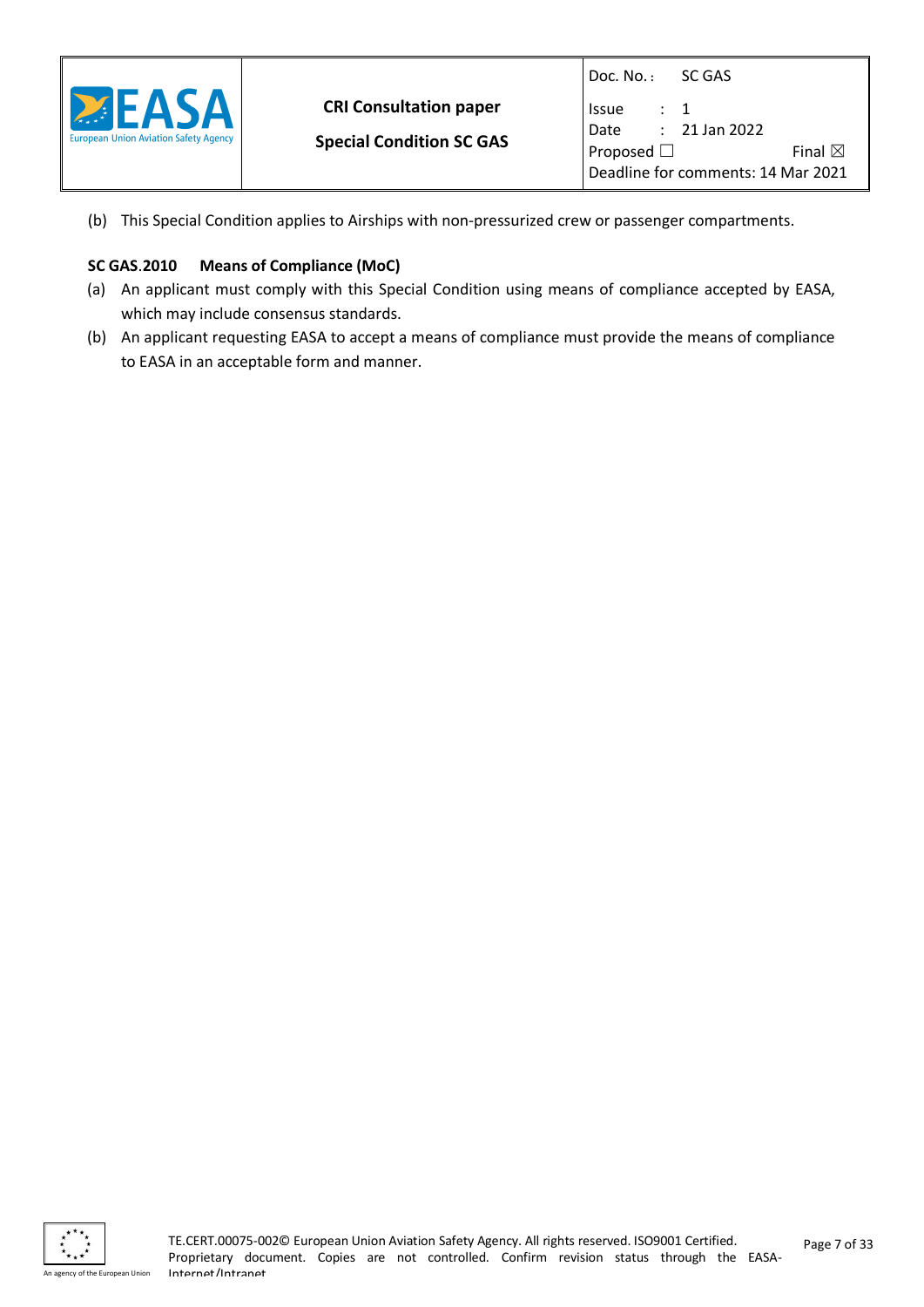

### **SUBPART B — FLIGHT**

### <span id="page-7-1"></span><span id="page-7-0"></span>**SC GAS.2100 Mass and Centre of Gravity**

- (a) Limits for mass, heaviness and centre of gravity that provide for the safe operation of the Airship must be determined.
- (b) The design must comply with all airworthiness specification of this subpart at the critical combinations of the Airship configuration parameters using acceptable tolerances.
- (c) The condition of the Airship at the time of determining its empty mass and centre of gravity must be defined and repeatable.
- (d) The flight crew must be able to control the Airship and determine the static heaviness and trim with sufficient accuracy.

### <span id="page-7-2"></span>**SC GAS.2103 Flight Envelope**

- (a) The applicant must determine the flight envelope for each flight configuration.
- (b) Determination of the flight envelope must account for the most adverse conditions for each flight configuration.

### <span id="page-7-3"></span>**SC GAS.2105 Performance Data**

- (a) An Airship must meet the performance requirements of this subpart
	- (1) Still air and ambient atmospheric conditions within the operating envelope
	- (2) If applicable, humidity effects must be considered
- (b) Unless otherwise prescribed, the applicant must develop performance data required in this subpart for
	- (1) Airport or mooring site, and operating altitudes for which certification is requested.
	- (2) Atmospheric conditions above and below standard atmosphere, which are within the range of operating limitations must be taken into account.
- (c) The performance data must
	- (1) Correspond to the vectored, propulsive thrust available under the particular ambient atmospheric conditions and the particular flight conditions specified in subparagraph (a)
	- (2) Account for losses due to installation , power or equivalent thrust absorbed by the accessories and services , cooling needs, and other demands on power source
- (d) The applicant must select procedures for all flight phases, including critical-loss of thrust procedures and related configurations and their changes. The procedures must be established for all applicable conditions and configurations;
- (e) The procedures used to determine performance must be executable consistently by flight crew of average skill in atmospheric conditions expected to be encountered in service.

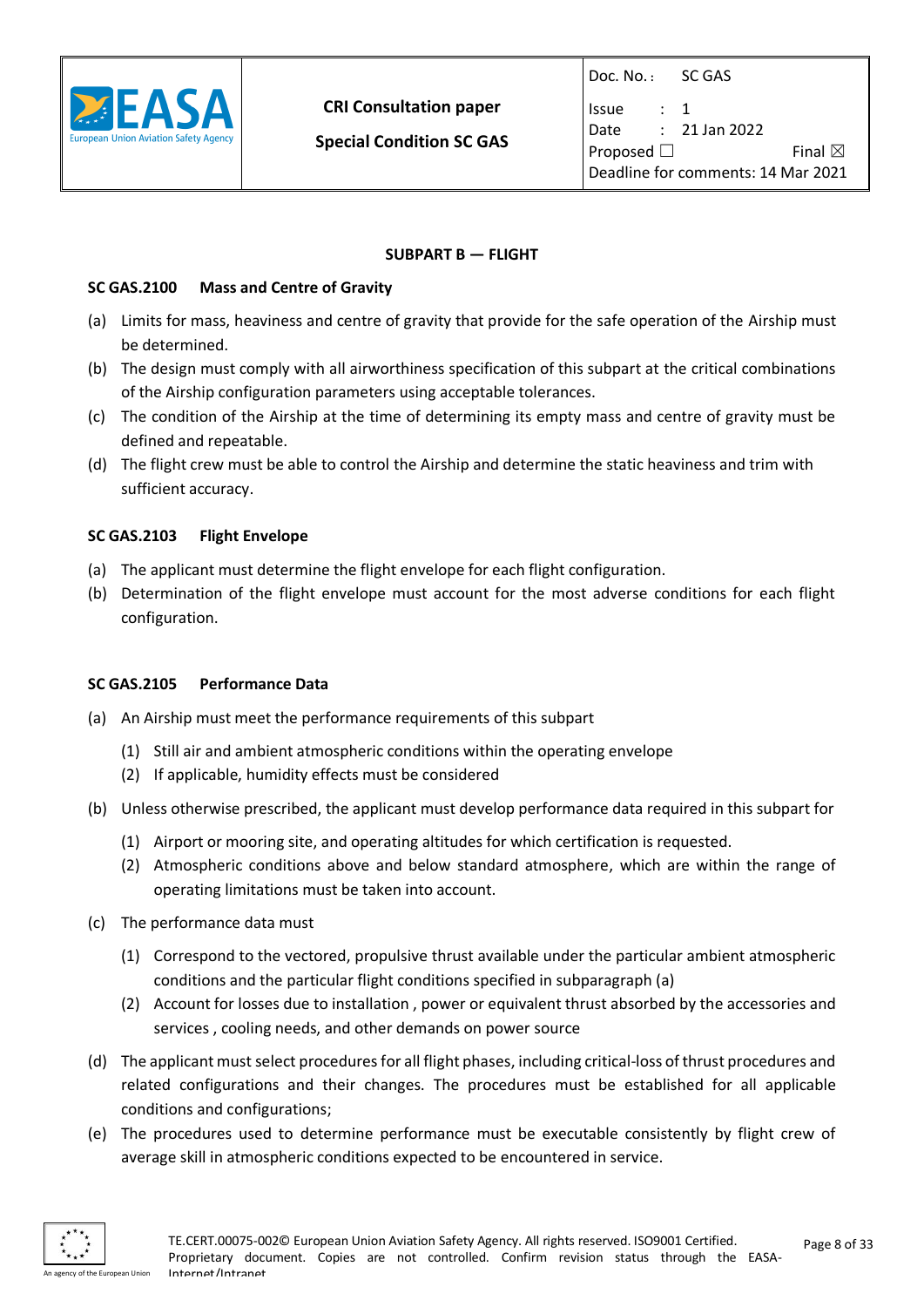

- (f) Performance data determined in accordance with paragraph (b) of this section must account for losses due to atmospheric conditions, operation and installation.
- (g) Procedures and performance information of the Airship at various levels of turbulence must be established for relevant combinations of mass and static heaviness and be incorporated in the Airship Flight Manual.

### <span id="page-8-0"></span>**SC GAS.2110 Minimum Steady Flight Speed**

The following speeds must be determined:

- (a) Minimum Control Speed  $(V_{MC})$
- (b) Minimum Aerodynamic Control Speed  $(V_{AM})$

# <span id="page-8-1"></span>**SC GAS.2113 Stall**

In case the Airship can stall, the following applies:

- (a) The stall speed must be determined
- (b) The stall characteristics in straight and turning flight must be investigated in all configurations defined for normal operation and at the most adverse trim and centre of gravity.
- (c) Stall and its recovery must not require exceptional pilot skill, strength or alertness necessary for a safe entry and subsequent return to a controlled flight.
- (d) If flight in icing conditions is required, then the influence of ice and precipitation on the stall characteristics must be investigated.
- (e) If the inherent aerodynamic characteristics of the Airship are not sufficiently compelling or do not provide sufficient margin to allow the pilot to prevent an inadvertent stall, a stall warning must be installed.
- (f) If a stall warning is required, it must provide a clear and timely warning to the pilot to prevent an inadvertent stall, in the applicable operating conditions (e.g. icing).

# <span id="page-8-2"></span>**SC GAS.2115 Take-off Performance**

The applicant must determine Airship take-off performance accounting for:

- (a) stall speed safety margins;
- (b) minimum control speeds;
- (c) climb gradients;
- (d) the airspace required to clear obstacles by a 15 m (50-ft) margin must be determined.

### <span id="page-8-3"></span>**SC GAS.2120 Climb and Descent Requirements**

(a) Minimum climb performance must be established:

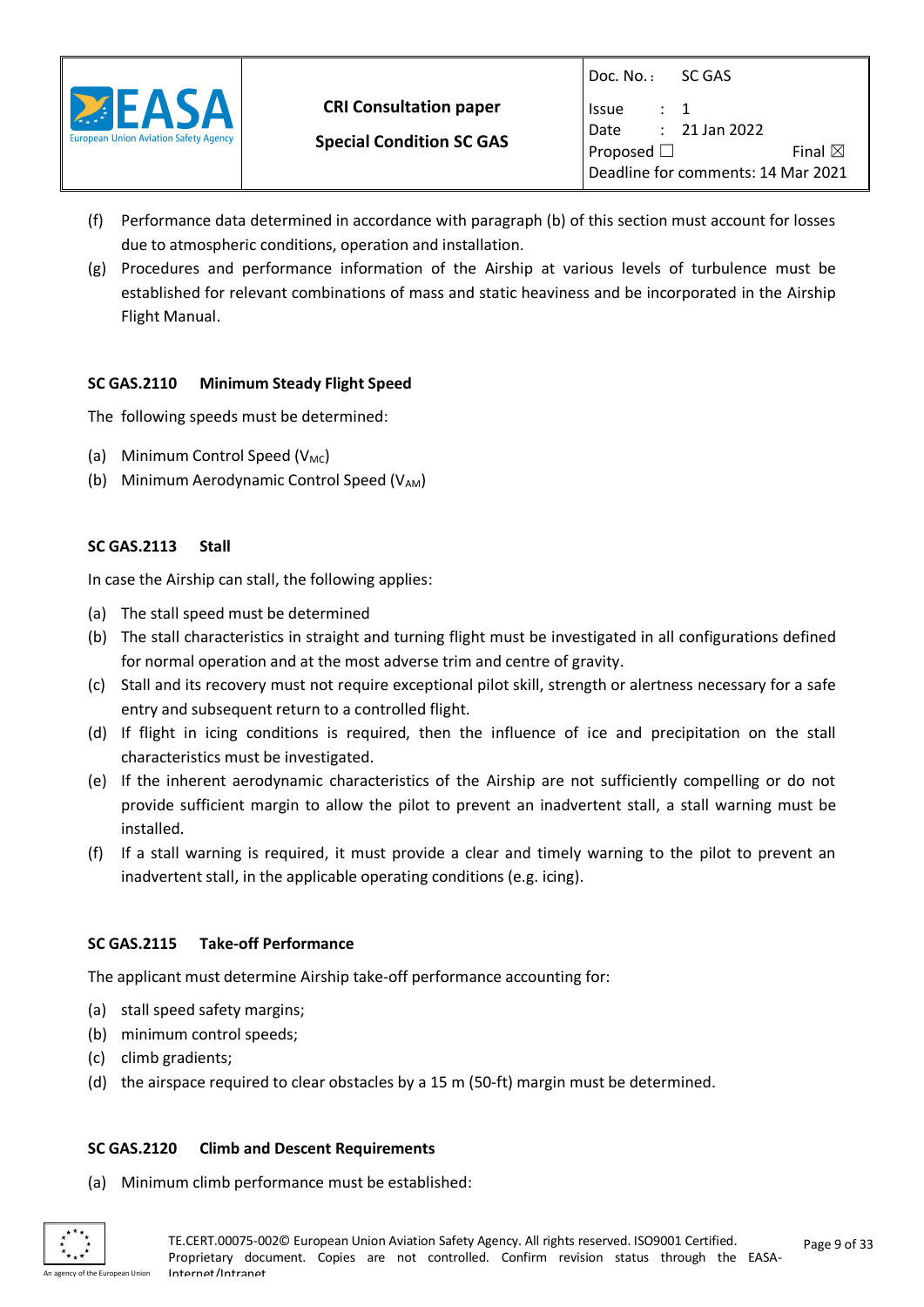

- (1) a minimum rate of climb at sea level of at least 2 m/s (400 ft/min) and a steady angle of climb of at least 1:12. In case of critical-loss of thrust a minimum rate of climb at sea level of 0.76 m/s (150 ft/min) must be demonstrated.
- (b) The maximum rate of climb and descent envelope, to be used for all operations, must be established for all possible Airship flight conditions.
- (c) It must be demonstrated that envelope and gas cell pressures remain within the maximum and minimum approved pressures during climbs and descents at maximum rates of ascent and descent

# <span id="page-9-0"></span>**SC GAS.2122 Powerplant failure**

- (a) The Airship must be capable of maintaining level flight and zero rate of descent below  $V_{\text{mc}}$ , following a failure of one or more critical engine(s). The disposable ballast may be dropped or lifting gas valved to achieve these conditions.
- (b) In case of the critical loss of thrust, Net Flight Path information must be provided to the crew. Variations of mass due to fuel consumption, snow and rain accumulations need to be determined.

# <span id="page-9-1"></span>**SC GAS.2125 Loading and unloading**

- (a) For Airships designed to be loaded or unloaded off the mast, performance data must be established with the Airship in the most critical configuration.
- (b) During any cargo exchange or reballasting operation the Airship must be capable of continued safe flight and landing following a potentially hazardous condition.

# <span id="page-9-2"></span>**SC GAS.2130 Landing Data**

The applicant must determine the following data within the operational limits:

- (a) The airspace, required to approach, land and stop, starting from a height of 15 m (50 ft) above the landing surface.
- (b) Performance data must be established for each scheduled technique with the Airship in the most critical configuration for landing.
- (c) The required airspace following a critical loss of thrust on multi-engine Airships must be published if different to the required airshpace when all engines are operating.
- (d) The approach and landing speeds, configurations, and procedures, which allow the flight crew of average skill to land within the published landing airspace volume consistently and without causing damage or injury, and which allow for a safe transition to the balked landing conditions.
- (e) If applicable performance data for loading changes in operational flight conditions.

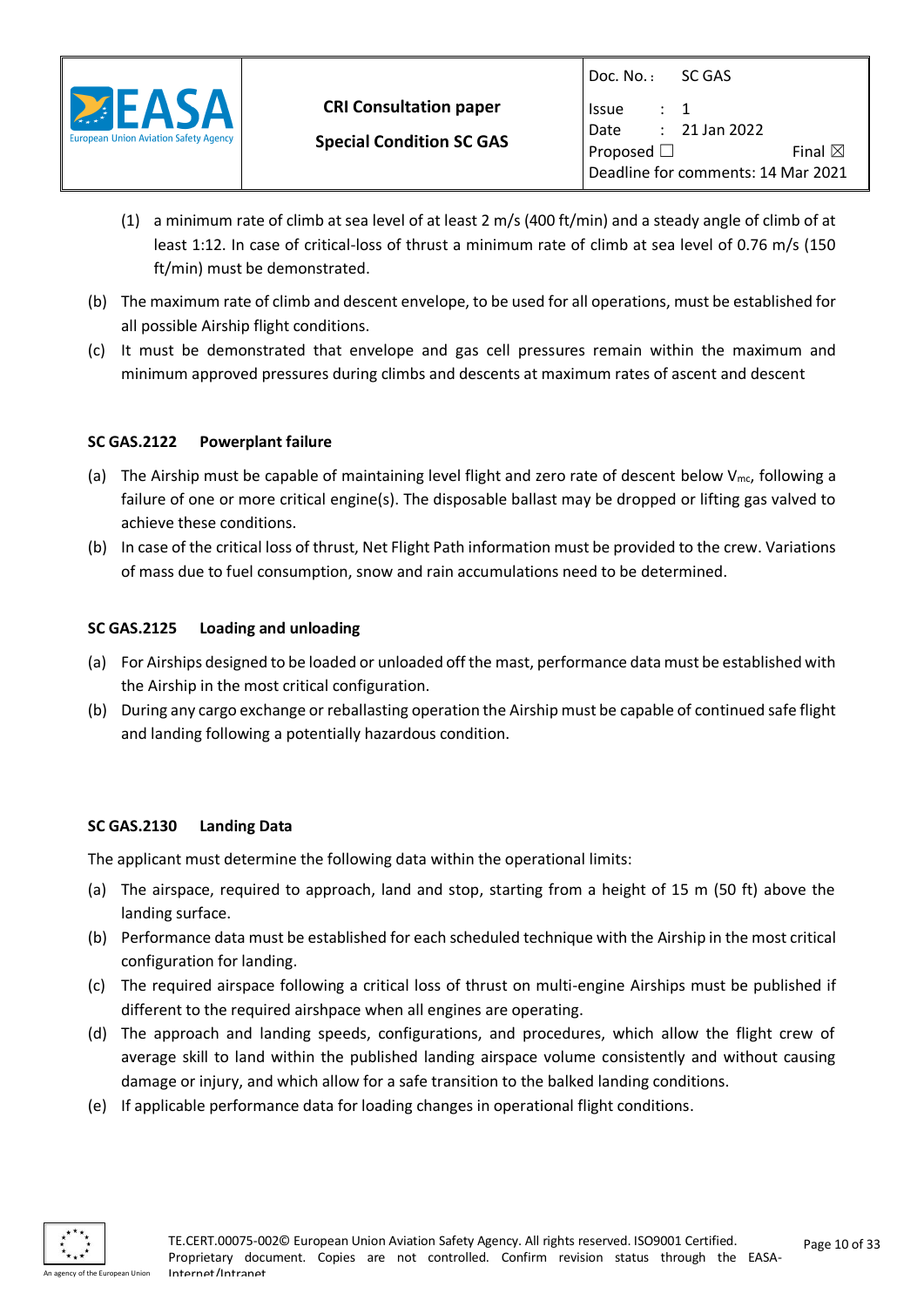

### <span id="page-10-0"></span>**SC GAS.2135 Controllability**

- (a) The Airship must be controllable and manoeuvrable, without requiring exceptional pilot skills, alertness, or physical strength, within the flight envelope:
	- (1) At all loading conditions for which certification is requested;
	- (2) During all phases of operation and transition between the phases;
	- (3) With a likely failure of reversible flight control or propulsion system;
	- (4) During configuration changes;
	- (5) In all degraded flight control system operating modes;
	- (6) At all airspeeds and within the range of ballonet or gas cell levels the Airship is designed for.
	- (7) With the expected accumulated amount of mass (e.g. due to precipitation, bird excrements, ice/frost)
- (b) An emergency landing with critical loss of thrust and without assistance from ground personnel must not require exceptional pilot skills, alertness, or physical strength.

### <span id="page-10-1"></span>**SC GAS.2140 Trim**

- (a) It must be possible to trim the Airship by means of static and/or aerodynamic trim, in all conditions of loading, configuration, airspeed and power, such that the flight crew workload is commensurate with the safe handling of the Airship during all flight phases. This applies for normal operations and at all cleared flight attitudes.
- (b) In case of probable failure of the ballonet systems, critical loss of thrust or other trim system failure it must be possible to control the Airship and land safely.

### <span id="page-10-2"></span>**SC GAS.2145 Stability**

- (a) The Airship must be sufficiently stable in both the pitch and yaw axes, in steady un-accelerated flight during climb, descent and level flight. Consistent use of thrust and lift controls, at any given trim condition and configuration in the flight envelope, must ensure a flight crew workload commensurate with the flying task.
- (b) Any oscillation within the operating envelope of the Airship must be controllable with a normal use of the controls and without requiring exceptional pilot skills. Long-period oscillations must not induce a flight crew workload, which could compromise safe operation.

### <span id="page-10-3"></span>**SC GAS.2155 Ground Handling Characteristics**

- (a) Safe ground handling procedures and Mooring procedures must be developed assuming the specified minimum Airship flight and ground crew, and covering all approved Airship configurations, ancillary equipment, environmental conditions including wind conditions.
- (b) Ancillary Ground Equipment, as defined by SC GAS.2380 must be able to safely counteract ground gust conditions and wind shifts. Maximum wind values must be established in accordance with SC GAS.2180.

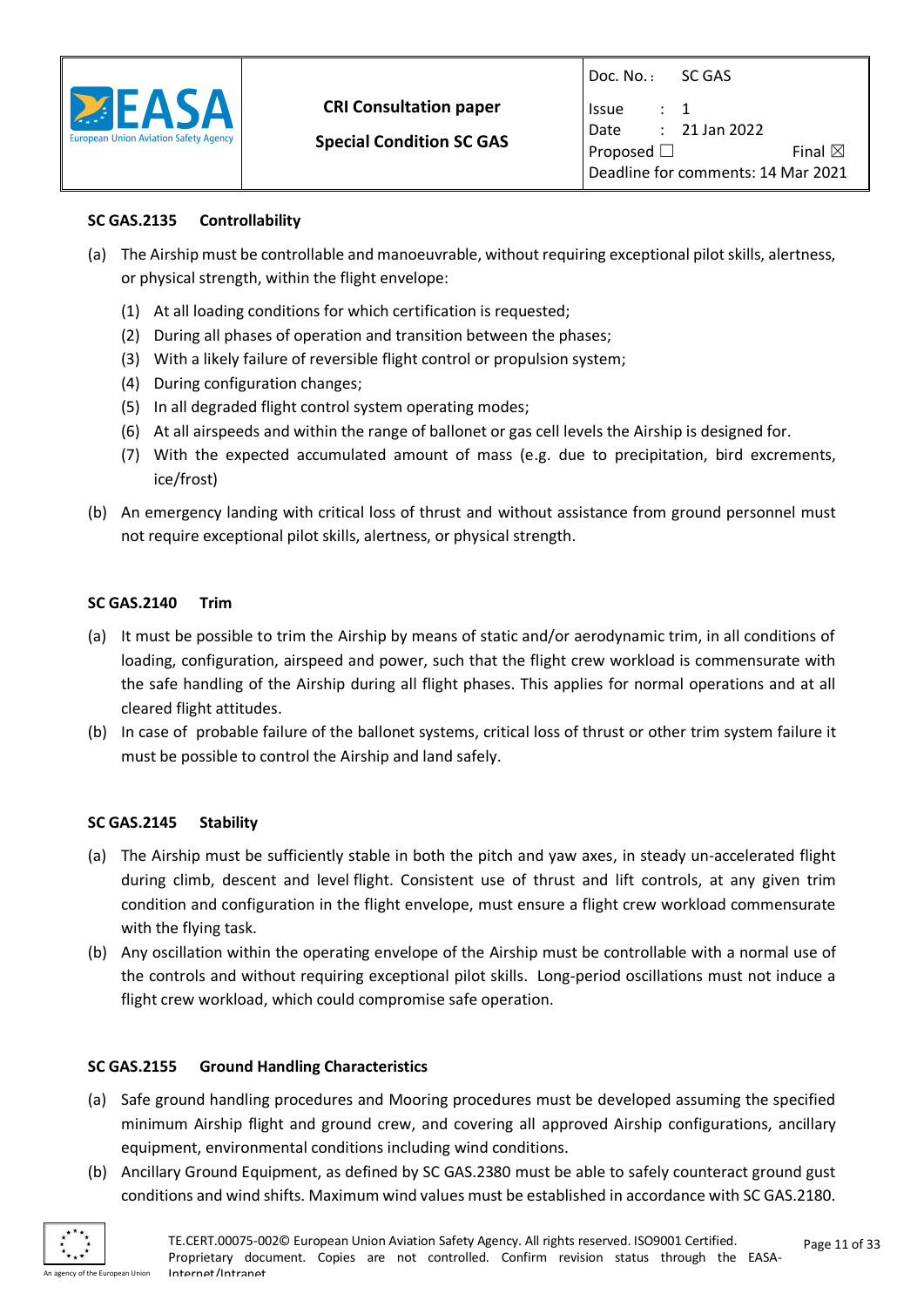

# <span id="page-11-0"></span>**SC GAS.2160 Vibration, Buffeting, and High-Speed Characteristics**

- (a) Each part of the Airship must be free from excessive vibration under any appropriate speed and power condition up to  $V_{CD}$  when the Airship is flown with normal use of the controls (including deliberate small, sharp inputs) and in all permitted conditions of heaviness.
- (b) In any normal flight condition, buffeting that is severe enough to interfere with the control of the Airship, induce a flight crew workload, compromises safe operation, or result in loading beyond the limit load must not occur.
- (c) Envelope or hull distortion and/or deflection must not interfere with flight path control throughout the range of airspeed, power and envelope pressure, which are within the flight envelope.
- (d) For non-rigid and semi-rigid Airships the crew must be enabled to determine envelope pressure. If the crew can control envelope pressure within limits, an improper use of the procedure and the controls must not damage the envelope or the attached structure.
- (e) For rigid Airships the crew must be enabled to determine the gas cell pressure(s). If the crew can control the gas cell pressure(s) within limits, an improper use of the procedure and the controls must not damage the gas cell(s) or the attached structure.

# <span id="page-11-1"></span>**SC GAS.2165 Flight in icing conditions**

- (a) An applicant requesting the certification for flight in icing conditions must demonstrate that the Airship can be safely operated in continuous maximum and intermittent maximum icing conditions agreed with the Agency.
- (b) The applicant must provide a means to detect any icing conditions. In case the Airship is not certified for icing conditions it must be demonstrated that the Airship is able to avoid or exit those conditions.
- (c) The applicant must develop an operating limitation to prohibit intentional flight, including take-off and landing, into icing conditions for which the Airship is not certified to operate.
- (d) If certification for flight in snow is desired, the Airship must be capable of safe operation in snow envelope agreed with the Agency.

# **FLIGHT — INFORMATION**

# <span id="page-11-3"></span><span id="page-11-2"></span>**SC GAS.2170 Operating Information**

The following operating information must be established: Operating limitations, procedures and instructions necessary for safe operation of the Airship.

# <span id="page-11-4"></span>**SC GAS.2180 Maximum Wind Velocities**

Maximum surface wind velocities for both the flight and the ground handling operations shall be determined and scheduled in the Flight Manual and the Ground Handling Manual. The maximum wind speed must be at least 10 kts and must not be greater than the lesser of:

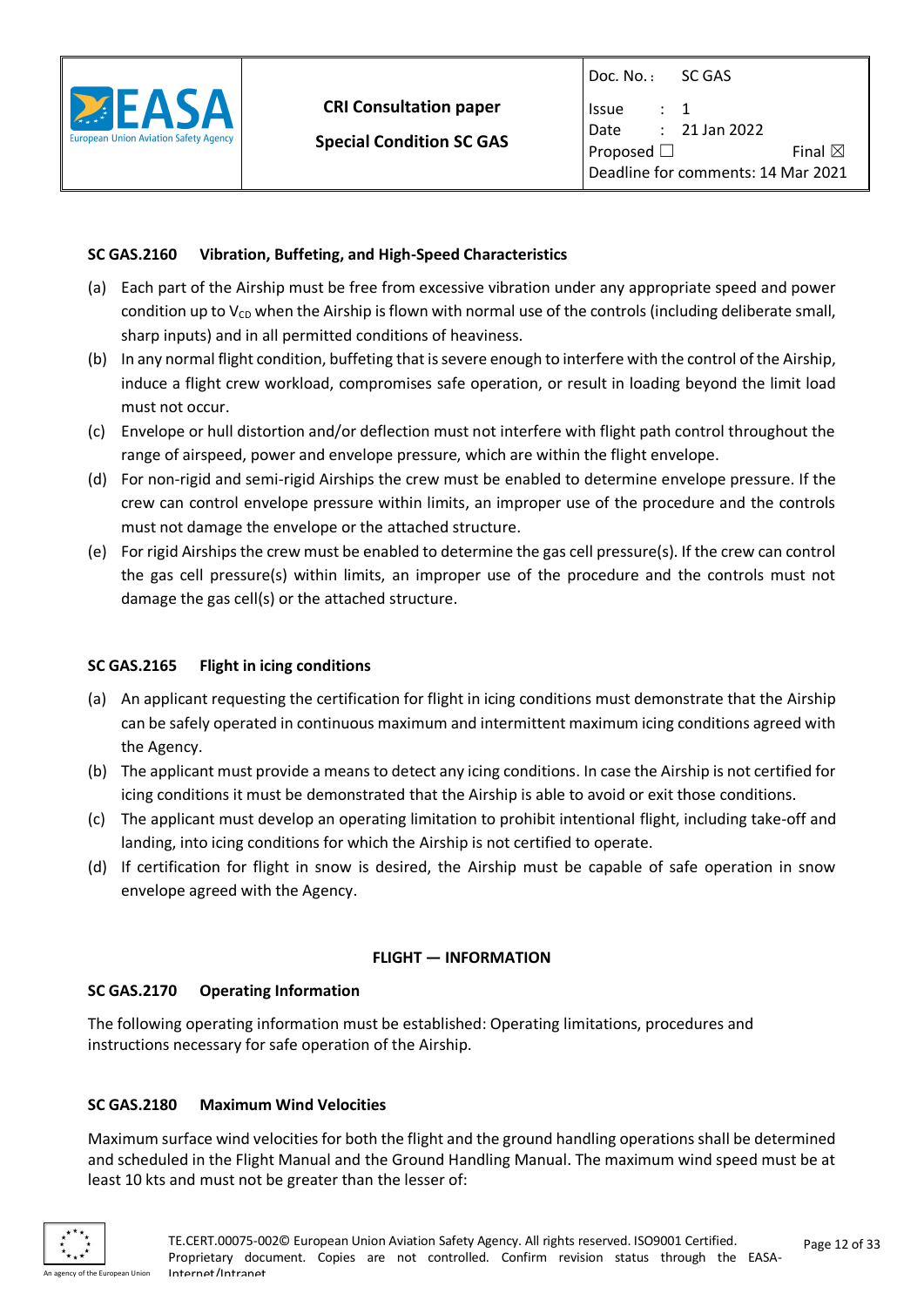

- (a) 75% of the maximum still-air speed of which the Airship is capable of achieving with a critical loss of thrust and the remaining thrust units at maximum continuous power; or
- (b) The maximum surface winds in which the Airship may be handled by the minimum ground crew.

# <span id="page-12-0"></span>**SC GAS.2190 Flight in Rough Air**

- (a) Procedures and relevant limitations for different levels of turbulence shall be determined for all cleared configurations and scheduled in the Flight Manual.
- (b) The lifting gas pressure shall remain within safe limits during flight in rough air.

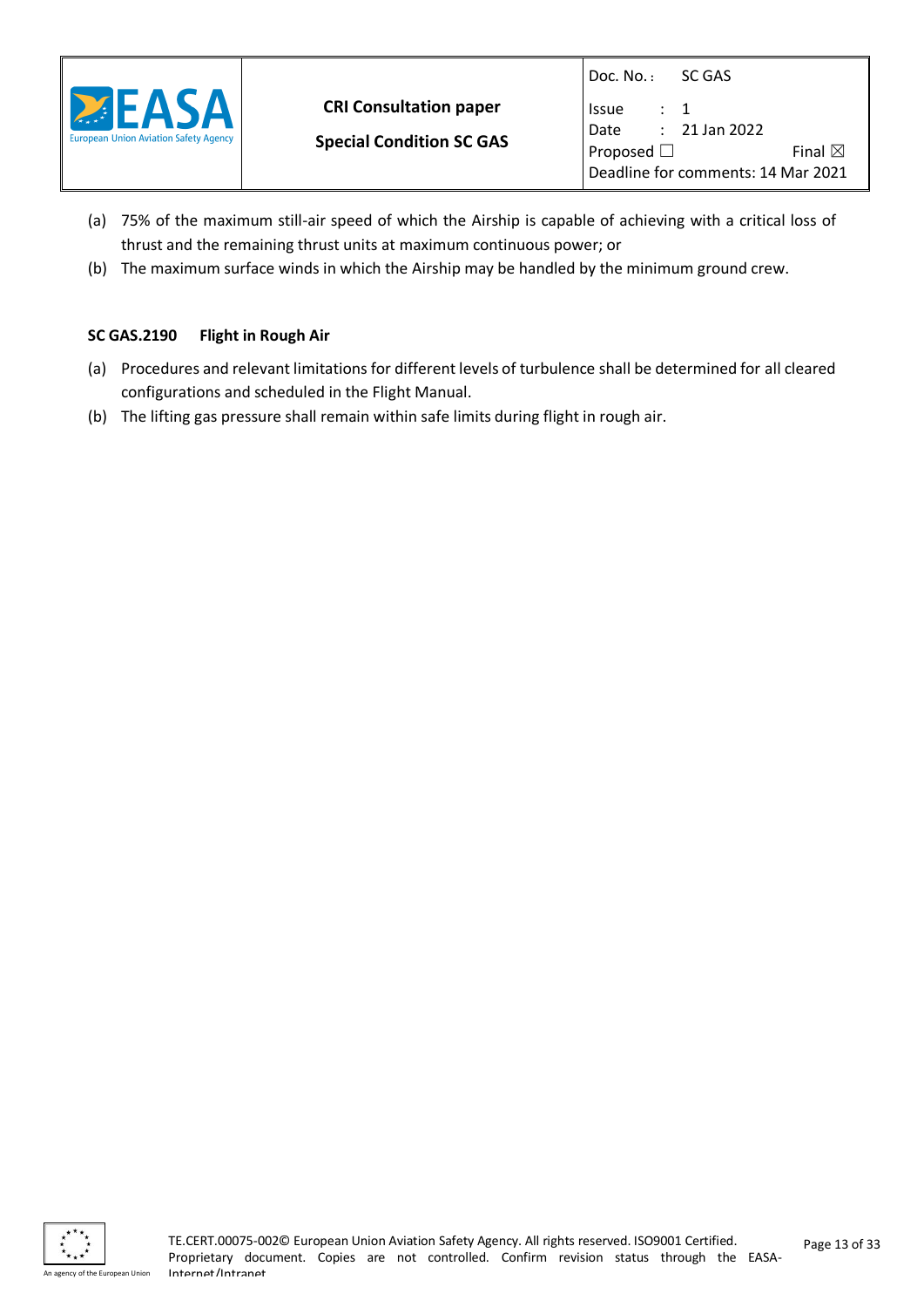

### **SUBPART C — STRUCTURES**

### <span id="page-13-1"></span><span id="page-13-0"></span>**SC GAS.2200 Structural Design Envelope**

The structural design envelope must be determined, which describes the range and limits of Airship design and operational parameters for which the applicant will show compliance with the specifications of this subpart. The design envelope must account for all Airship design and operational parameters that affect structural loads, strength, durability, and aeroelasticity, including:

- (a) Structural design airspeeds to be considered when determining the corresponding manoeuvring and gust loads must:
	- (1) Be sufficiently greater than the minimum flight speed of the Airship to safeguard against loss of control in turbulent air; and
	- (2) Provide sufficient margin for the establishment of practical operational limiting airspeeds.
- (b) Flight load conditions to be expected in service;
- (c) Mass variations and distributions over the applicable mass, heaviness and centre of gravity envelope, within the operating limitations;
- (d) Loads in response to all designed control inputs;
- (e) Redistribution of loads if deflections under load would significantly change the distribution of external or internal loads;
- (f) Effects of aerostatic and aerodynamic loads;
- (g) Loads associated with ground operations and when the Airship is secured to the ground.

# <span id="page-13-2"></span>**SC GAS.2205 Interaction of Systems and Structures**

For Airships equipped with systems that affect structural performance, either directly or as a result of failure or malfunction, the applicant must account for the influence and failure conditions of these systems when showing compliance with the requirements of this subpart.

# **STRUCTURAL LOADS**

# <span id="page-13-4"></span><span id="page-13-3"></span>**SC GAS.2210 Structural design loads**

The applicant must:

- (a) Determine structural design loads resulting from any externally or internally applied pressure, force or moment which may occur in flight, ground and water operations, ground and water handling, ditching and any transition between them including when the Airship is parked or moored;
- (b) Determine the loads required by paragraph (a) of this section at all critical combinations of parameters, on and within the boundaries of the structural design envelope, and
- (c) the magnitude and distribution of these loads must be based on established physical principles within the structural design envelope.

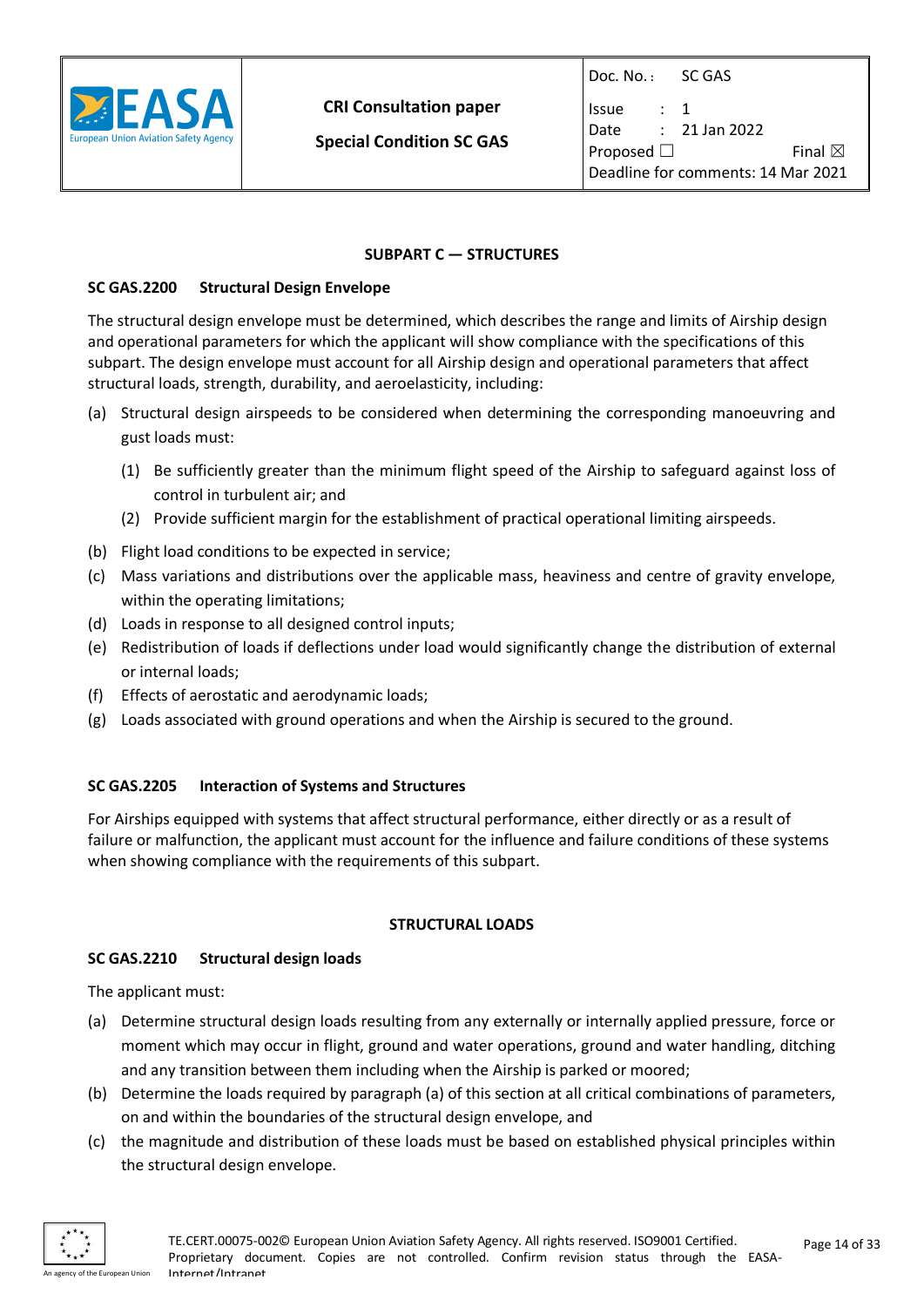

### <span id="page-14-0"></span>**SC GAS.2215 Flight Load Conditions**

- (a) Critical flight loads are established for symmetrical and asymmetrical loading from all combinations of flight parameters and load factors at and within the boundaries of the manoeuvre and gust envelope:
	- (1) at each altitude and temperature within the operating limitations;
	- (2) at each mass from the design minimum mass to the design maximum mass; and
	- (3) at any practical but conservative distribution of disposable load within the operating limitations for each altitude and heaviness;
	- (4) at each lift from the minimum design lift to the maximum design lift (static lift, aerodynamic lift, vectored thrust);
	- (5) when determining loads, the influence of adverse environmental conditions, including effects due to superheat, must be accounted for.
- (b) Vibration or buffeting must not result in structural damage up to  $V_{CD}$ .
- (c) Flight Loads resulting from a likely failure of an Airship system, component, or propulsion system must be determined.

### <span id="page-14-1"></span>**SC GAS.2225 Component Loading Conditions**

The applicant must determine the loads acting upon all relevant structural components, in response to:

- (a) Interaction of systems and structures;
- (b) Structural design loads;
- (c) Flight load conditions;
- (d) Ground and water load conditions;
- (e) Propulsion system load conditions;
- (f) Crew, Personnel and load conditions resulting from maintenance.

### <span id="page-14-2"></span>**SC GAS.2230 Limit and Ultimate Loads**

- (a) Unless special or other factors of safety are necessary to meet the specification of this subpart, the applicant must determine
	- (1) The limit loads, which are equal to the structural design loads; and
	- (2) The ultimate loads, which are equal to the limit loads multiplied by a 1.5 factor of safety, unless otherwise provided.
- (b) Some strength specifications are specific in terms of ultimate loads only, when permanent detrimental deformation is acceptable

#### **STRUCTURAL PERFORMANCE**

#### <span id="page-14-4"></span><span id="page-14-3"></span>**SC GAS.2235 Structural Strength**

#### The structure must support:

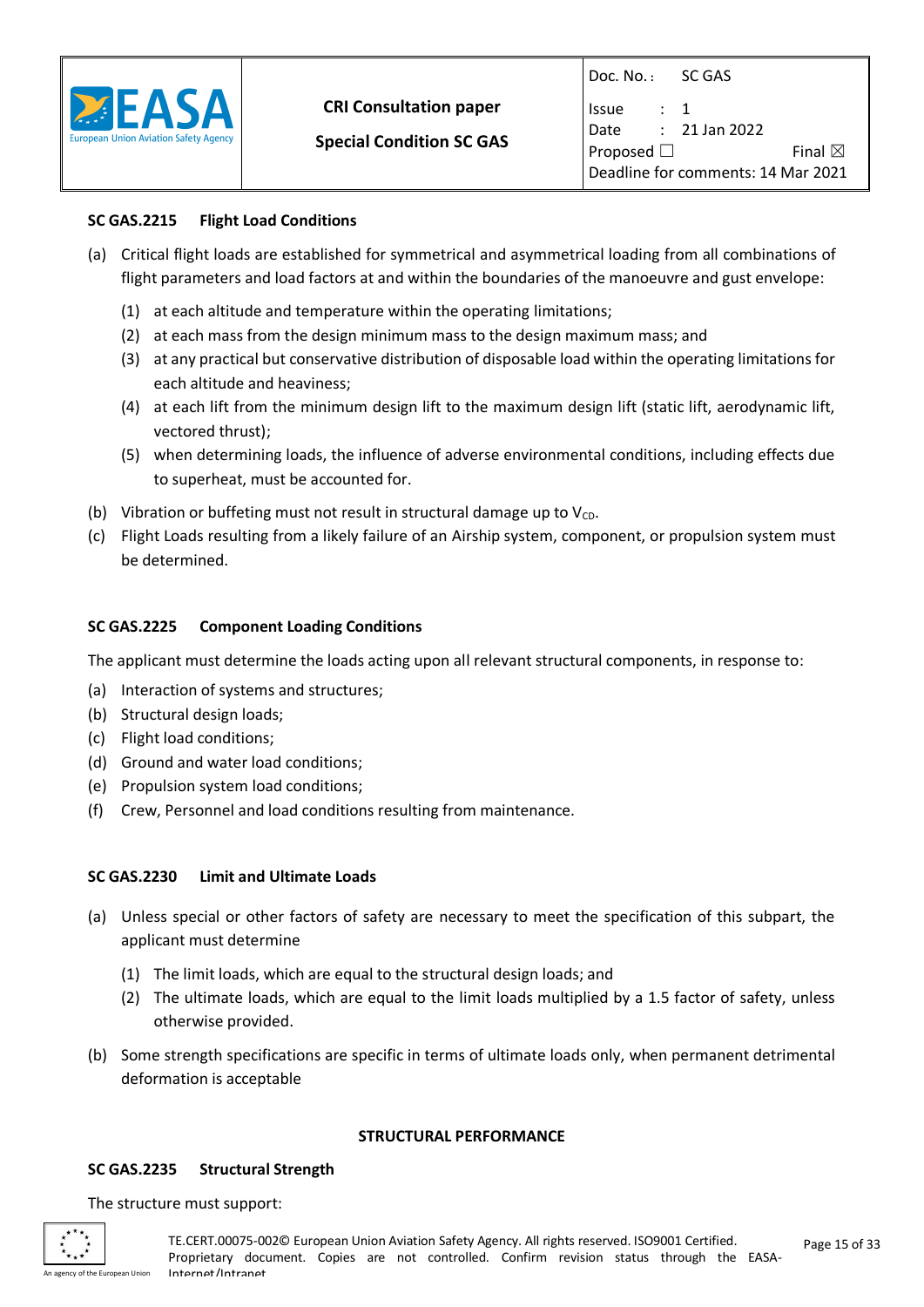

Issue : 1 Date : 21 Jan 2022 Proposed  $□$  Final  $□$ Deadline for comments: 14 Mar 2021

- (a) Limit loads without:
	- (1) Interference with the safe operation of the Airship; and
	- (2) Detrimental permanent deformation.
- (b) Ultimate loads.

# <span id="page-15-0"></span>**SC GAS.2240 Structural Durability**

- (a) The applicant must develop and implement inspections or other procedures to prevent structural failures due to foreseeable causes of strength degradation, which could result in serious or fatal injuries, or extended periods of operation with reduced safety margins. Each of the inspections or other procedures developed under this section must be included in the Airworthiness Limitations Section of the Instructions for Continued Airworthiness required by requirement .2625.
- (b) The procedures developed for compliance with paragraph (a) of this section must be capable of detecting structural damage before the damage could result in a structural failure.
- (c) The Airship must be designed to minimise hazards to the Airship due to structural damage caused by high-energy fragments from an uncontained engine or rotating machinery failure.

# <span id="page-15-1"></span>**SC GAS.2245 Aeroelasticity**

- (a) The Airship must be free from unsafe flutter characteristics, control reversal, and divergence:
	- (1) At all airspeeds within and sufficiently beyond the structural design envelope;
	- (2) For any configuration and condition of operation;
	- (3) Accounting for critical degrees of freedom; and
	- (4) Accounting for any critical failures or malfunctions.
- (b) The design must account for tolerances for all quantities that affect unsafe flutter characteristics.

# <span id="page-15-2"></span>**SC GAS.2250 Design and Construction Principles**

- (a) Each part, article, and assembly must be designed for the expected operating conditions of the Airship.
- (b) Design data must adequately define the part, article, or assembly configuration, its design features, and any materials and processes used.
- (c) The suitability of each design detail and part having an important bearing on safety in operations must be determined.
- (d) The control system must be free from jamming, excessive friction, and excessive deflection when the Airship is subjected to expected limit air loads.
- (e) Doors, canopies, hatches and access panels must be protected against inadvertent opening in flight, unless shown to create no hazard, when opened in flight.
- (f) The Airship must be designed to ensure that after a likely bird impact the capability remains to conduct continued safe flight and landing.

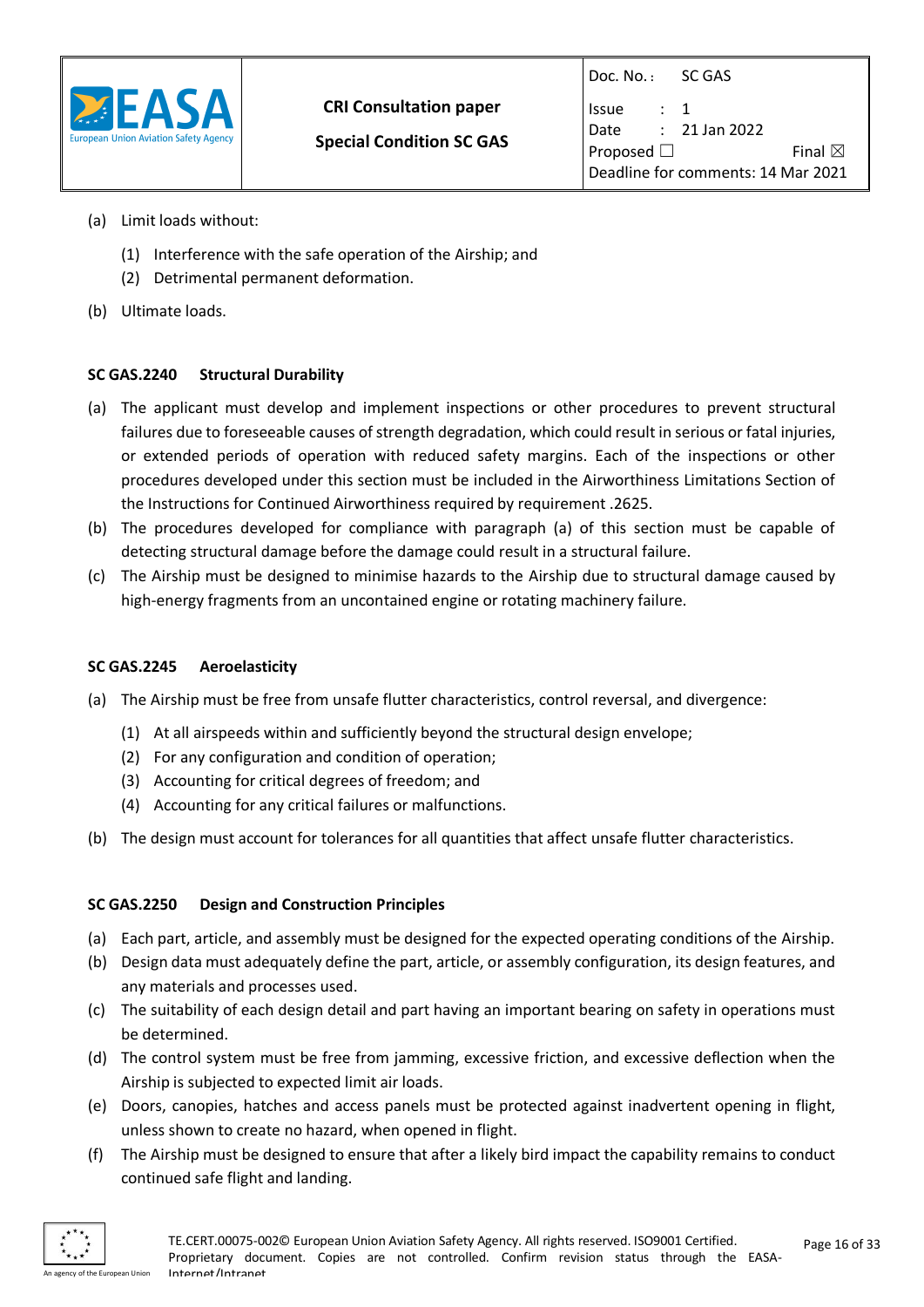

### <span id="page-16-0"></span>**SC GAS.2255 Protection of Structure**

- (a) Each part of the Airship, including small parts such as fasteners, must be protected against deterioration or loss of strength due to any cause likely to occur in the expected operational environment.
- (b) Each part of the Airship must have adequate provisions for ventilation and drainage.
- (c) For each part that requires maintenance, preventive maintenance, or servicing, the applicant must incorporate a means into the Airship design to allow such actions to be accomplished.

### <span id="page-16-1"></span>**SC GAS.2260 Materials and Processes**

- (a) Materials used for parts, articles, and assemblies, the failure of which could prevent continued safe flight and landing must be suitable and durable, accounting for the effects of significant likely environmental conditions expected in service.
- (b) The methods and processes of fabrication and assembly used must produce consistently sound structures. If a fabrication process requires close control to reach this objective, the applicant must define the process as part of the design data
- (c) Except as provided in paragraph (f) of this section, the applicant must select design values that ensure material strength with probabilities that account for the criticality of the structural element. Design values must account for the probability of structural failure due to material variability.
- (d) If material strength properties are required, a determination of those properties must be based on sufficient tests of material meeting specifications to establish design values on a statistical basis.
- (e) If environmental effects are significant on a critical component or structure under normal operating conditions, the applicant must account for those effects.
- (f) Design values, greater than the minimums specified by this section, may be used, where only guaranteed minimum values are normally allowed, if a specimen of each individual item is tested before use to determine that the actual strength properties of that particular item will equal or exceed those used in the design.

### <span id="page-16-2"></span>**SC GAS.2265 Special Factors of Safety**

- (a) A special factor of safety must be determined for each critical design value for each part, article, or assembly for which that critical design value is uncertain, and for each part, article, or assembly that is:
	- (1) likely to deteriorate in service before normal replacement; or
	- (2) subject to appreciable variability because of uncertainties in manufacturing processes or inspection methods.
- (b) The applicant must determine a special factor of safety using quality controls and specifications that account for each:
	- (1) type of application;
	- (2) inspection method;
	- (3) structural test requirement;

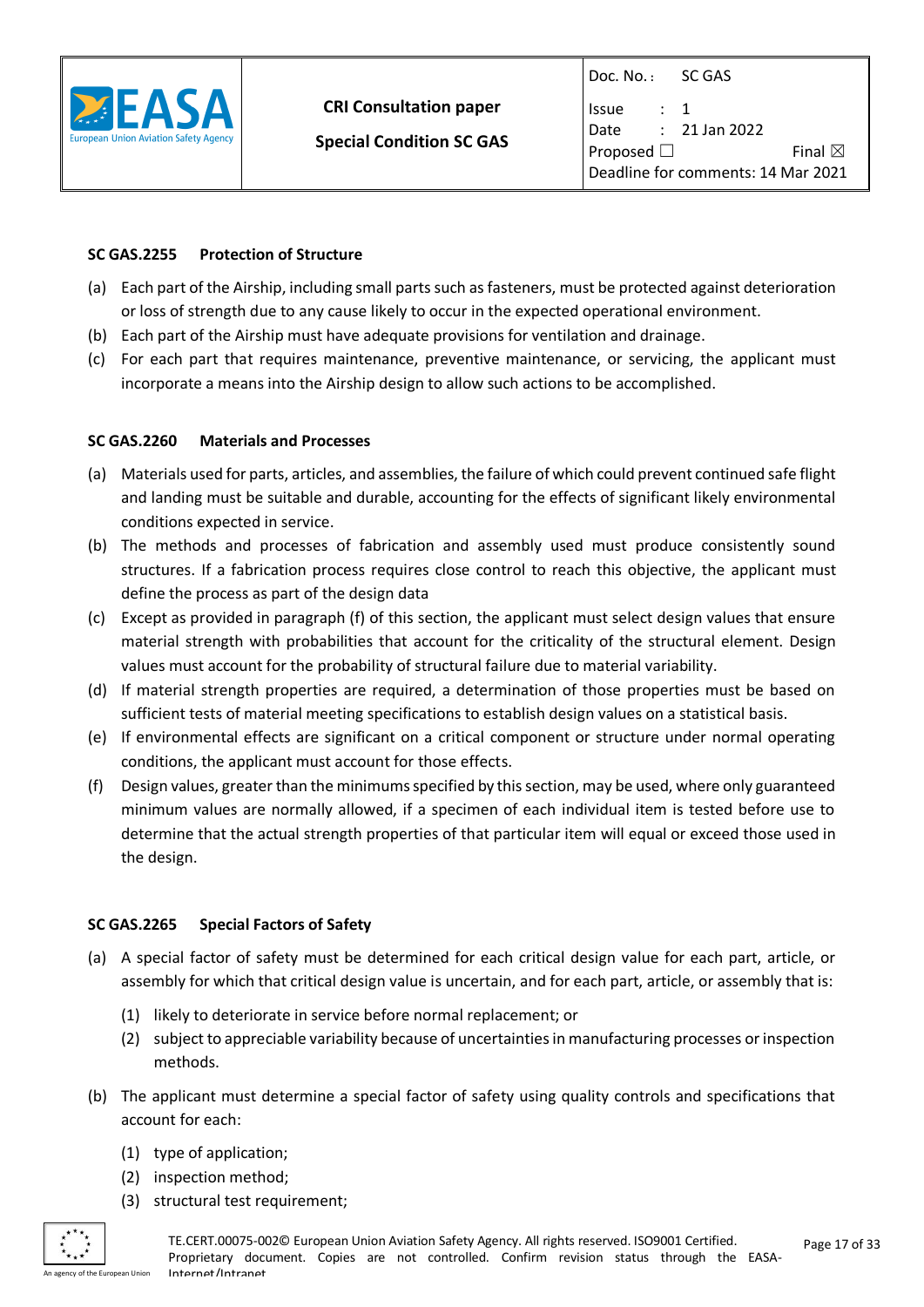

| Doc. $No. :$ SC GAS                |           |                   |
|------------------------------------|-----------|-------------------|
| Issue                              | $\cdot$ 1 |                   |
| Date                               |           | $: 21$ Jan 2022   |
| Proposed $\Box$                    |           | Final $\boxtimes$ |
| Deadline for comments: 14 Mar 2021 |           |                   |

- (4) sampling percentage; and
- (5) Process and material control.
- (c) The applicant must multiply the highest pertinent special factor of safety in the design for each part of the structure by each limit and ultimate load, or ultimate load only, if there is no corresponding limit load, such as occurs with emergency condition loading.

### **STRUCTURAL OCCUPANT PROTECTION**

#### <span id="page-17-1"></span><span id="page-17-0"></span>**SC GAS.2270 Emergency Conditions**

- (a) The Airship, even when damaged in an emergency landing, must protect each occupant against injury that would preclude egress when:
	- (1) properly using safety equipment and features provided for in the design;
	- (2) the occupant experiences ultimate static inertia loads likely to occur in an emergency landing; and
	- (3) items of mass; including engines or auxiliary power units (APUs), within or aft of the crew and/or passenger compartment, that could injure an occupant, experience ultimate static inertia loads likely to occur in an emergency landing.
- (b) The emergency landing conditions specified in paragraph (a) of this section, must:
	- (1) include dynamic conditions that are likely to occur in an emergency landing; and
	- (2) not generate loads experienced by the occupants, which would exceed established human injury criteria for human tolerance due to restraint or contact with objects in the Airship.
- (c) The Airship must provide protection for all occupants, accounting for likely flight, ground, water and emergency landing conditions.
- (d) Each occupant protection system must perform its intended function and not create a hazard that could cause a secondary injury to an occupant. The occupant protection system must not prevent occupant egress or interfere with the operation of the Airship when not in use.

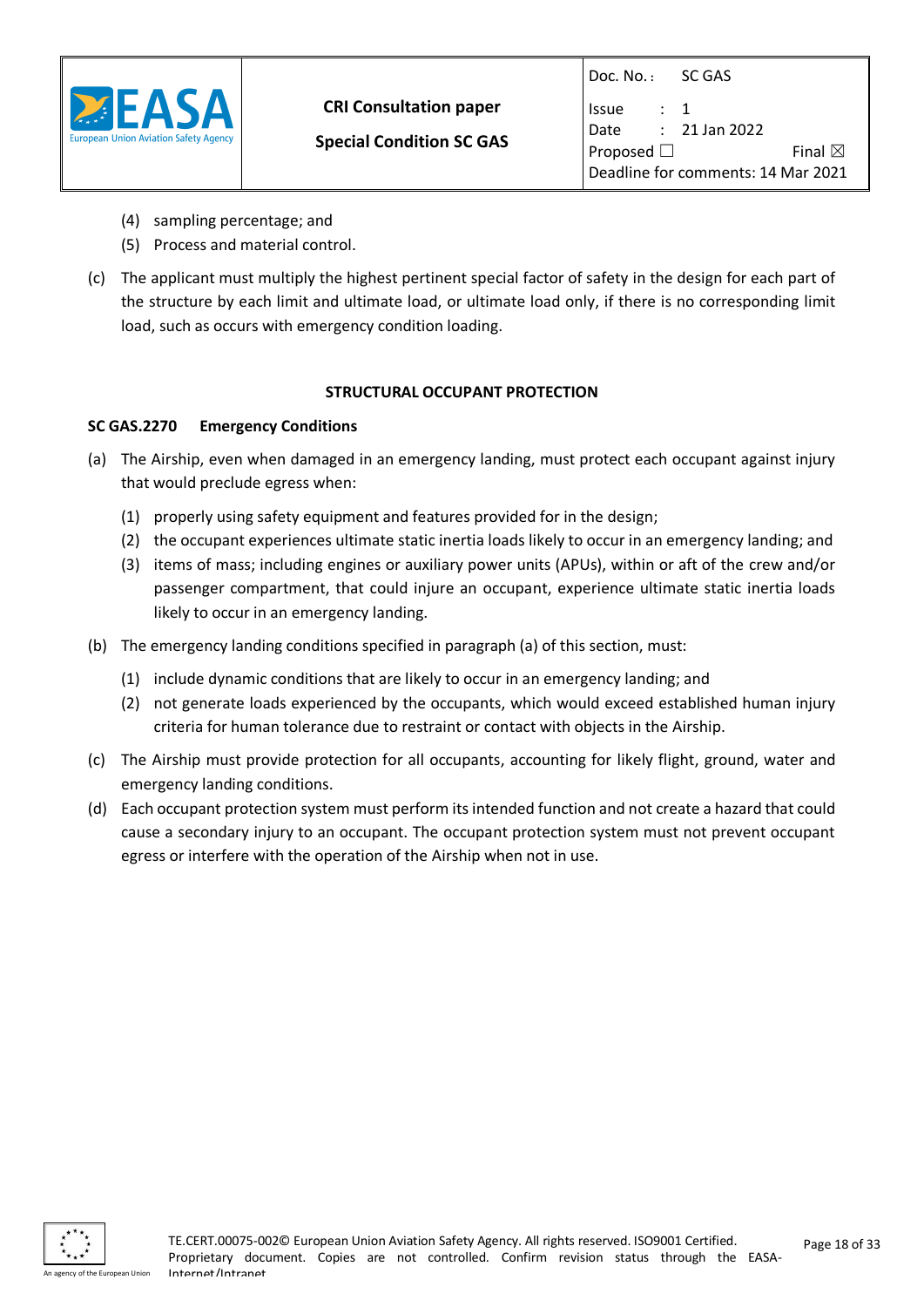

Doc. No.: **SC GAS** 

**Special Condition SC GAS** 

Issue : 1 Date : 21 Jan 2022 Proposed  $□$  Final  $□$ Deadline for comments: 14 Mar 2021

# **SUBPART D — DESIGN AND CONSTRUCTION**

# <span id="page-18-1"></span><span id="page-18-0"></span>**SC GAS.2300 Flight Control Systems**

- (a) The flight control systems must be designed to:
	- (1) Operate easily, smoothly, and positively enough to allow proper performance of their functions.
	- (2) Protect against likely hazards
	- (3) Allow flight crew to be aware of the control limits
- (b) Trim systems, if installed, must be designed to:
	- (1) Protect against inadvertent, incorrect, or abrupt trim operation;
	- (2) Provide information that is required for safe operation.

### <span id="page-18-2"></span>**SC GAS.2305 Landing gear and ground contact systems**

The landing gear or ground contact system must be designed to:

- (a) provide stable support and / or control to the Airship during ground operation; and
- (b) account for probable system failures and the operation environment; and
- (c) absorb the kinetic energy of the landing, taking into account the Airship's spring/mass system and virtual intertia; and
- (d) adverse loading conditions must not cause damage to the essential systems of the Airship, which could lead to a hazardous or catastrophic event if not detected.

# <span id="page-18-3"></span>**SC GAS.2310 Water Buoyancy for Elective Water Operations**

Airships intended for operations on water must:

- (a) Provide buoyancy in excess of the buoyancy required to support the maximum heaviness of the Airship in fresh water; and
- (b) Have sufficient margin so that the Airship will stay afloat at rest in wave conditions for which approval is requested, and account for the case of failure or flooding of the critical element of the buoyancy system.

### **OCCUPANT SYSTEM DESIGN PROTECTION**

### <span id="page-18-5"></span><span id="page-18-4"></span>**SC GAS.2315 Means of Egress and Emergency Exits**

With the crew and/or passenger compartment configured for take-off or landing, the Airship is designed to:

- (a) Facilitate rapid and safe evacuation of the occupantsin conditions likely to occur following an emergency landing;
- (b) Have means of egress (openings, exits or emergency exits), that can be readily located and opened from the inside and outside. The means of opening must be simple and obvious.

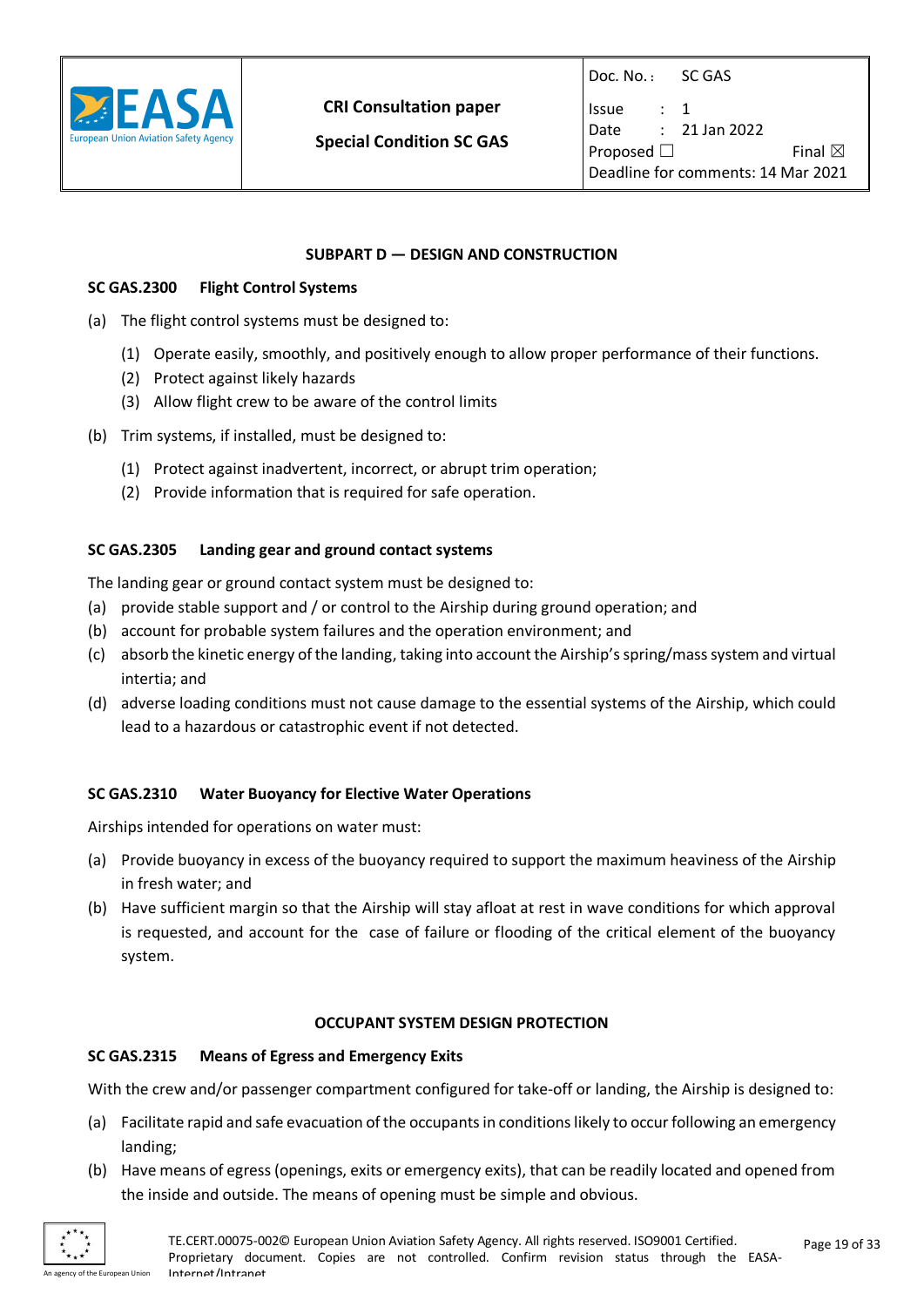

(c) Have easy access to emergency exits when present.

### <span id="page-19-0"></span>**SC GAS.2320 Occupant Physical Environment**

- (a) The Airship design must:
	- (1) allow clear communication between the flight crew and all other occupants;
	- (2) protect the flight crew against serious injury due to hazards originating from high energy, associated with systems and equipment; and
	- (3) protect the occupants from serious injury due to breakage of windshields, windows, and canopies.
	- (4) minimse the possibility of injury to occupants during normal operation.
- (b) The Airship must provide each occupant with air at a breathable pressure, free of hazardous concentrations of gases, vapours and smoke during normal operations and likely failures.
- (c) If an oxygen system is installed in the Airship, it must:
	- (1) effectively provide oxygen to each user to prevent the effects of hypoxia; and
	- (2) be free from hazards in itself, in its method of operation, and its effect upon other components.
- (d) Where required by the operating rules, protective breathing equipment must be installed for use of appropriate crew members. Such equipment must be located so as to be available for use in compartments accessible in flight
- (e) For each openable compartment window there must be adequate provisions to prevent persons falling out.

### **FIRE AND HIGH ENERGY PROTECTION**

### <span id="page-19-2"></span><span id="page-19-1"></span>**SC GAS.2325 Fire Protection**

- (a) The design must minimise the risk of fire initiation caused by:
	- (1) Anticipated heat or energy dissipation or system failures or overheat that are expected to generate heat sufficient to ignite a fire;
	- (2) Ignition of flammable fluids, gases or vapours; and
	- (3) Fire propagating or initiating system characteristics (e.g. oxygen systems); and
	- (4) A survivable emergency landing
- (b) The Airship must minimise the risk of fire propagation by:
	- (1) Providing adequate fire or smoke awareness and extinguishing means when practical;
	- (2) Application of self-extinguishing, flame-resistant, or fireproof materials that are adequate to the application, location and certification level; or
	- (3) Specifying and designing designated fire zones that meet the specifications of requirement .2330.

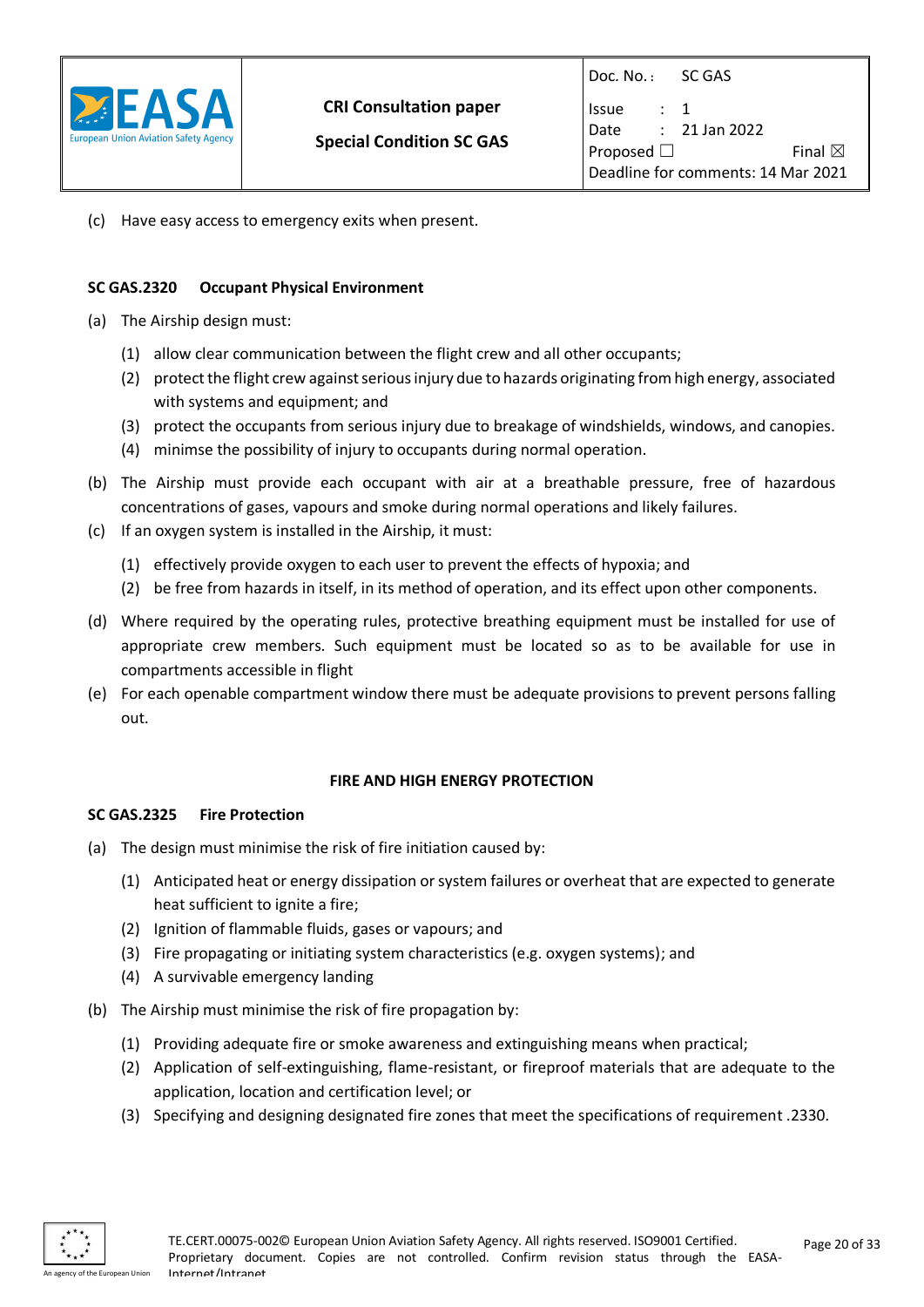

### <span id="page-20-0"></span>**SC GAS.2330 Fire Protection in Designated Fire Zones**

- (a) Within or adjacent to designated fire zones, the following items must be capable of withstanding the effects of a fire:
	- (1) Any system the failure of which can lead to a hazardous or catastrophic event at Airship level.
	- (2) Any structural component the failure of which could result in serious or fatal injuries, extended periods of operation with reduced safety margins or loss of hull.
- (b) A fire or other release of energy in a designated fire zone must not preclude continued safe flight and landing.
- (c) Terminals, equipment, and electrical cables used during emergency procedures must be at least fireresistant.

### <span id="page-20-1"></span>**SC GAS.2335 Lightning Protection**

- (a) The Airship must be protected against catastrophic effects from lightning.
- (b) Components must be designed to minimise the effects of a lightning strike such, that a lightning strike will not endanger the Airship.

### <span id="page-20-2"></span>**SC GAS.2340 Electrostatic Discharge**

There must be appropriate electrostatic discharge means in the design of each Airship whose lift-producing medium contains a flammable gas to ensure that the effects of electrostatic discharge will not create a hazard.

### AIRSHIP DESIGN

### <span id="page-20-4"></span><span id="page-20-3"></span>**SC GAS.2350 Airship envelope**

The Airship envelope or hull and its connecting structure must:

- (a) withstand all loading conditions expected in normal operation to maintain aerodynamic shape
- (b) be capable of protecting the Airship from likely hazards in operation;

### <span id="page-20-5"></span>**SC GAS.2355 Lifting gas system**

- (a) Lifting gas systems required for the safe operation of the Airship must:
	- (1) withstand all loading conditions expected in operation including emergency conditions;
	- (2) monitor and control lifting performance and degradation;

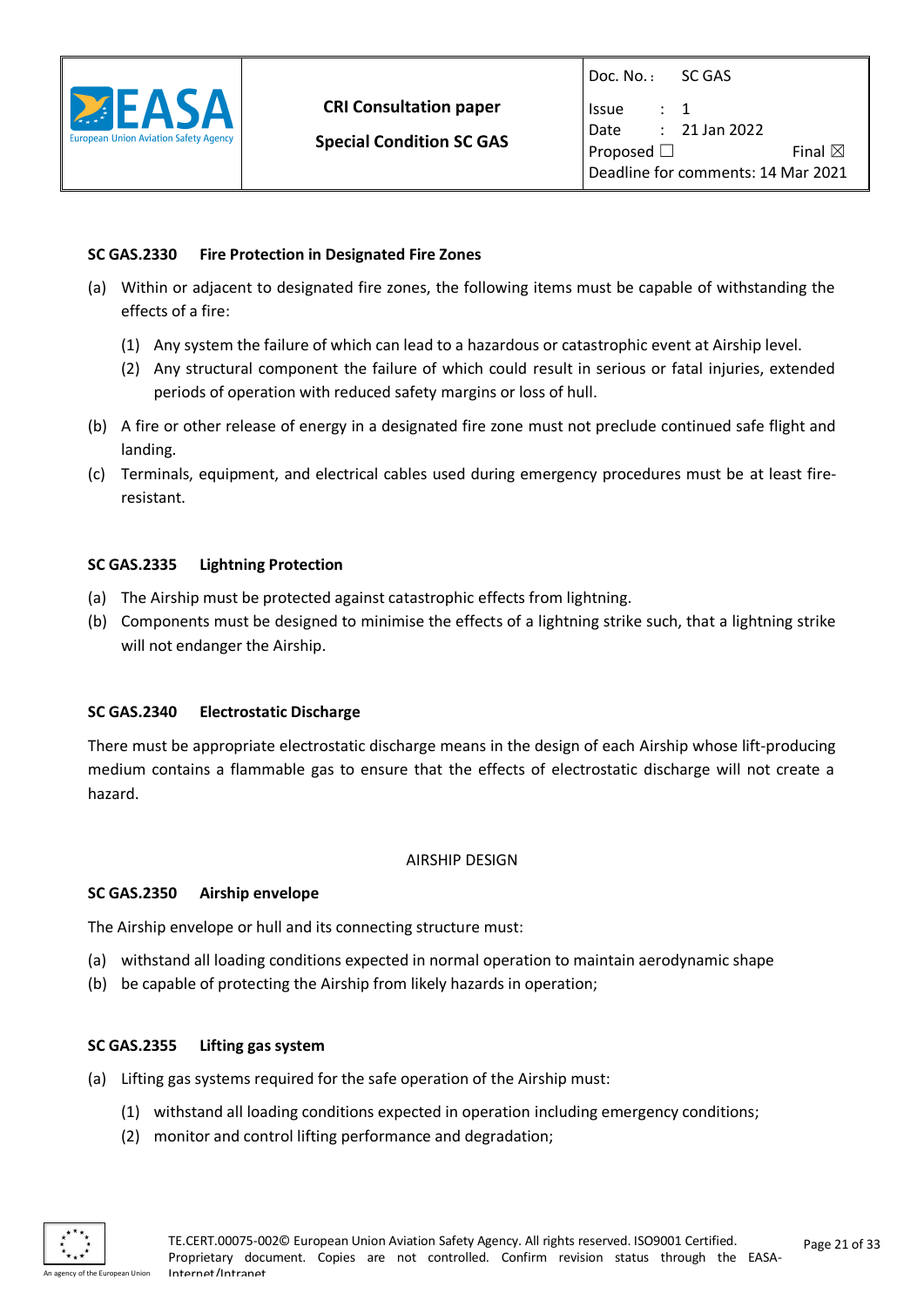

(b) If the lifting gas is toxic, irritant or flammable, adequate measures must be taken in design and operation to ensure the safety of the occupants and people on the ground in all envisaged ground and flight conditions including emergency conditions.

# <span id="page-21-0"></span>**SC GAS.2360 Systems for Disposable Ballast in Flight**

If a system is installed using in-flight disposable ballast under normal operations, the following applies:

- (a) the system must be designed and installed so as to ensure controlled disposal or transfer of the ballast intended while maintaining equilibrium of the Airship under all normal and emergency operating conditions and preventing critical load distributions in the Airship.
- (b) the ballast must:
	- (1) not cause injury to persons or property on the ground during disposal and replenishment;
	- (2) not adversely impact the environment during disposal; and
	- (3) be usable when required.

### <span id="page-21-1"></span>**SC GAS.2370 Payload & baggage accommodation**

The provisions for accommodating internal or external payload (external human payload not permitted) and baggage must:

- (a) Be designed for its maximum loading and for the critical load distributions at the maximum load factors corresponding to the flight and ground load conditions determined under this Special Condition;
- (b) Have means to prevent payload or baggage from becoming a hazard;
- (c) Protect adjacent structure or systems whose damage or failure would prevent continued safe flight and landing.
- (d) Be designed to minimise the hazards to the Airship from fire in that compartment.
- (e) provide adequate means to enable the release of payload quickly during flight throughout the approved operational envelope without causing hazards to the Airship
- (f) Ensure that payloads are not inadvertently released.

### <span id="page-21-2"></span>**SC GAS.2380 Ancillary Ground Equipment**

- (a) The applicant must identify the ancillary ground equipment required for safe operation.
- (b) The applicant must establish the performance, design requirements and procedures applicable to the ancillary ground equipment required for safe operation.
- (c) The Airship must be designed to operate safely using the ancillary ground equipment under the anticipated operating conditions.
- (d) While moored, the Airship must be prevented from unintended movement or free flight.

### <span id="page-21-3"></span>**SC GAS.2390 Design and Construction Information**

The following design and construction information must be established:

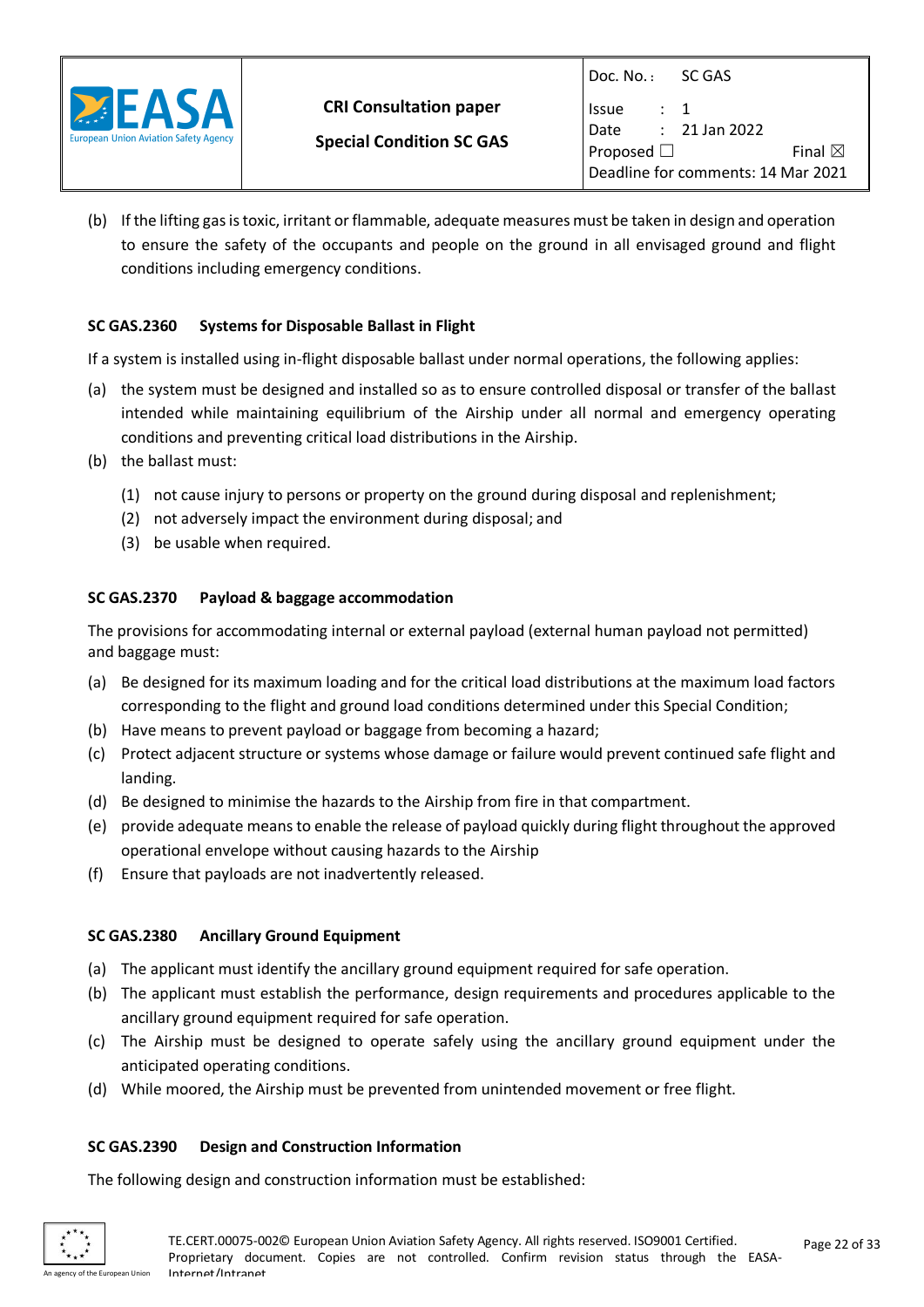

| Doc. No.: SC GAS                   |                |                   |
|------------------------------------|----------------|-------------------|
| Issue<br>Date                      | $\therefore$ 1 | $: 21$ Jan 2022   |
| Proposed $\Box$                    |                | Final $\boxtimes$ |
| Deadline for comments: 14 Mar 2021 |                |                   |

- (a) Equipment and systems, operating limitations, procedures and instructions necessary for the safe operation of the Airship;
- (b) The need for instrument markings or placards;
- (c) Any additional information necessary for the safe operation of the Airship; and
- (d) Inspections or maintenance to assure continued safe operation.

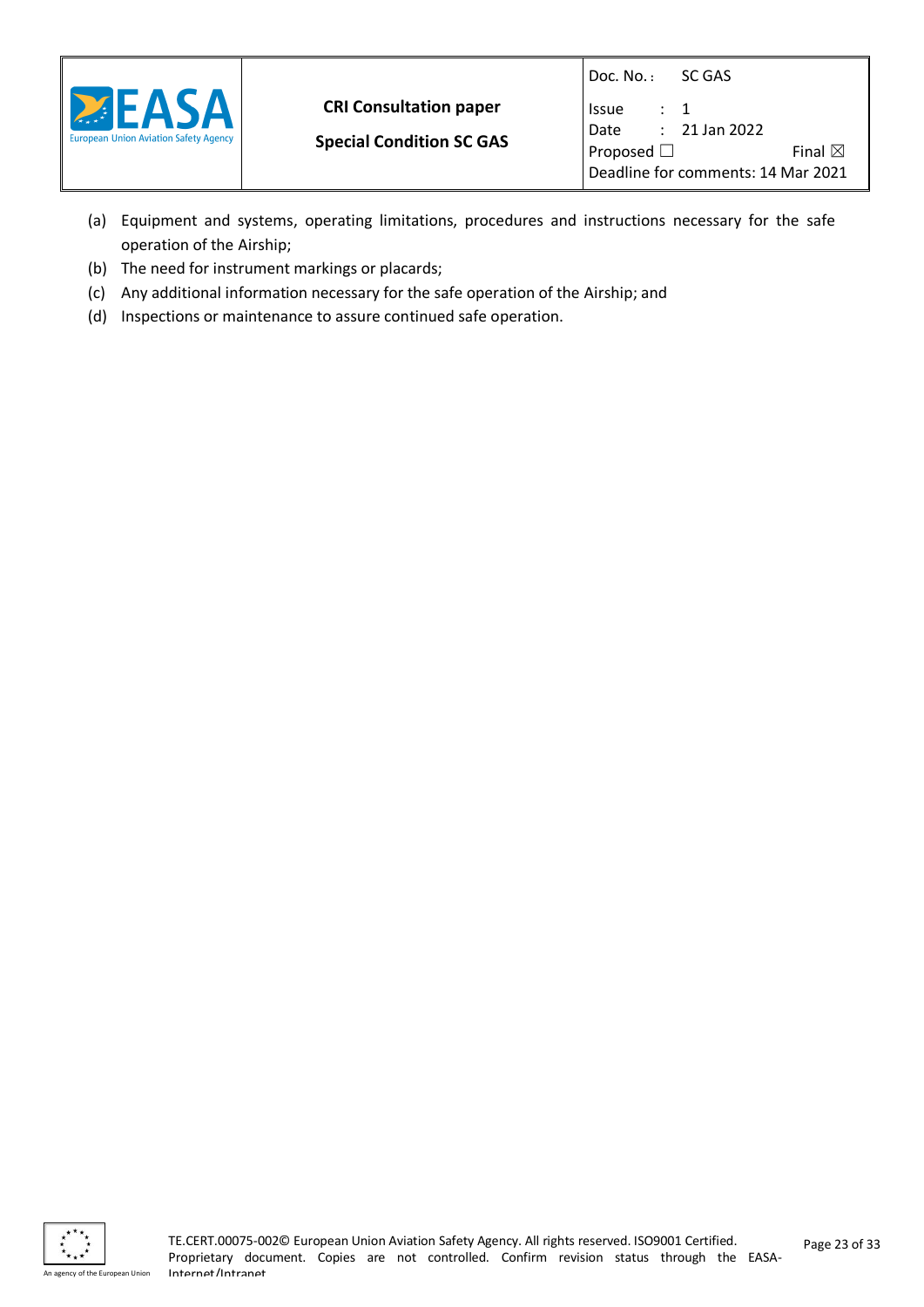

### **SUBPART E — PROPULSION SYSTEM**

### <span id="page-23-1"></span><span id="page-23-0"></span>**SC GAS.2400 Propulsion System Installation**

- (a) For the purpose of this subpart, the Airship propulsion system installation must include each component that is necessary for propulsion, affects propulsion ability and safety, or provides auxiliary power to the Airship.
- (b) Each Airship engine, propeller and auxiliary power unit (APU) must be type certified, or meet accepted specifications.
- (c) The applicant must construct and arrange each propulsion system installation to account for:
	- (1) All likely operating conditions, including foreign object threats;
	- (2) Sufficient clearance of moving parts to other Airship parts and their surroundings;
	- (3) Likely hazards in operation, including hazards to ground personnel; and
	- (4) Vibration and fatigue.
- (d) Hazardous accumulations of fluids, vapours or gases must be isolated from the Airship and personnel compartments and be safely contained or discharged.
- (e) Propulsion system component installations that deviate from the component limitations or installation instructions must be shown to be safe.
- (f) For the purposes of this subpart, 'energy' means any type of energy used by the propulsion system, including, for example, fuels of any kind or electric current.

# <span id="page-23-2"></span>**SC GAS.2405 Propulsion System Integrity**

The integrity of the propulsion system including mounting and accessory attachment must be demonstrated under all permitted and likely operating conditions, including likely failures.

# <span id="page-23-3"></span>**SC GAS.2415 Propulsion System Ice Protection**

- (a) The Airship design must prevent foreseeable accumulation or shedding of ice or snow that adversely affects Propulsion System operation.
- (b) The Propulsion System installation design must prevent any accumulation of ice or snow that adversely affects Propulsion System operation in those icing conditions for which certification is requested.

# <span id="page-23-4"></span>**SC GAS.2425 Propulsion System Operational Characteristics**

The installed propulsion system must operate without any hazardous characteristics during normal and emergency operation within the range of operating limitations for the Airship and propulsion system.

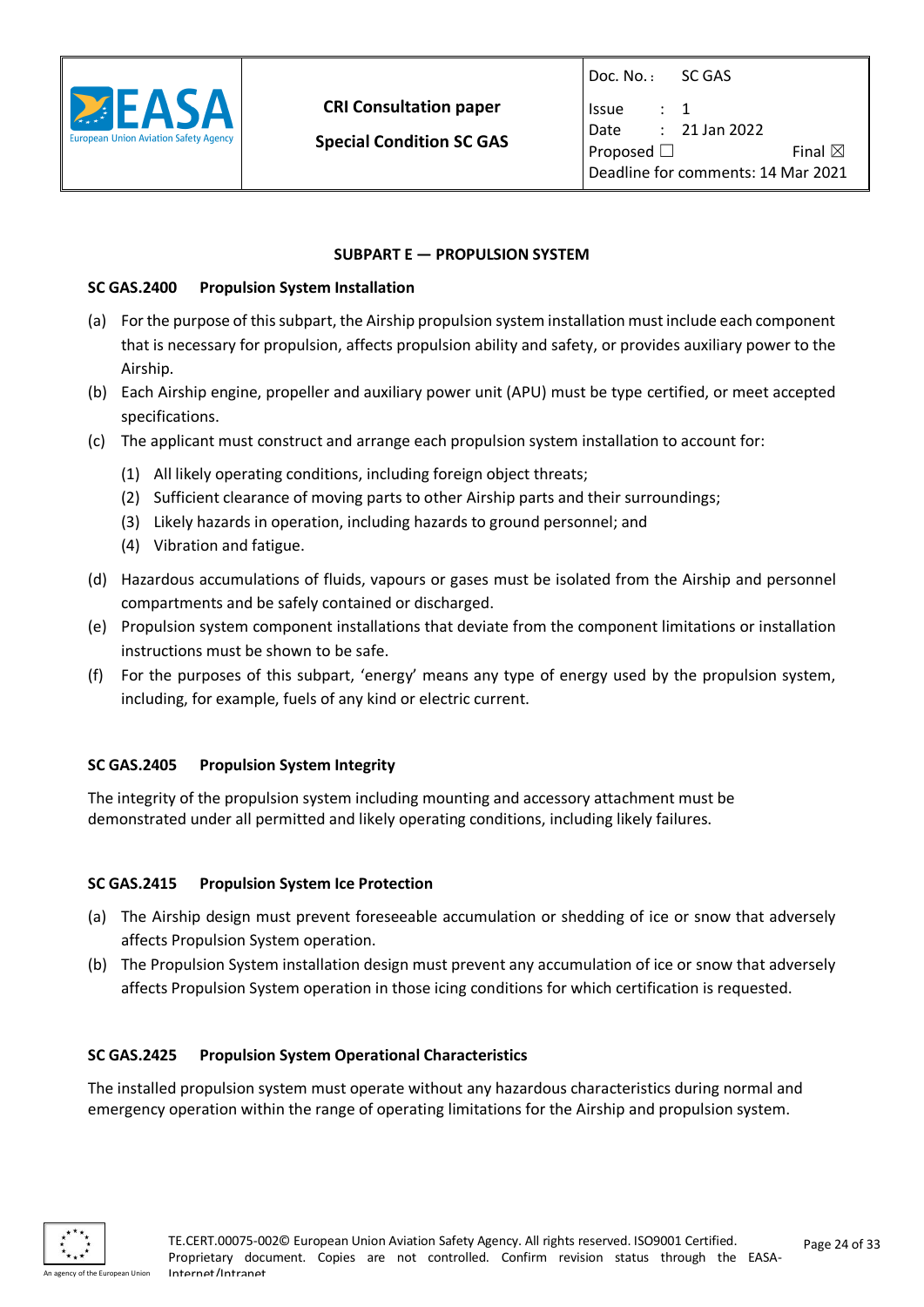

# <span id="page-24-0"></span>**SC GAS.2430 Propulsion system installation, energy storage and distribution systems**

- (a) Each system must:
	- (1) be designed to provide independence between multiple energy storage and supply systems so that a failure, including fire, of any component in one system will not result in the loss of energy storage or supply of another system.
	- (2) be designed to prevent catastrophic events due to lightning strikes taking into account direct and indirect effects for Airships.
	- (3) provide energy to the propulsion system installation with adequate margins to ensure safe functioning under all permitted and likely operating conditions, and accounting for likely component failures.
	- (4) provide the relevant information established in SC GAS.2445 to the flight crew and provide uninterrupted supply of that energy when the system is correctly operated, accounting for likely energy fluctuations.
	- (5) provide a means to safely remove or isolate the energy stored within the system.
	- (6) be designed to retain the energy under all likely operating conditions and minimise hazards to the occupants and people on the ground during any survivable emergency landing. Failure due to overload of the landing system must be taken into account.
	- (7) prevent hazardous contamination of the energy supplied to each propulsion system installation.
- (b) Each energy storage system must:
	- (1) withstand the loads under likely operating conditions without failure, accounting for installation;
	- (2) be isolated from personnel compartments and protected from likely hazards;
	- (3) be designed to prevent significant loss of stored energy due to energy transfer or venting under likely operating conditions;
	- (4) provide energy for a sufficient reserve based on a standard flight; and
	- (5) be capable of jettisoning energy safely if this functionality is provided.
- (c) Each energy-storage-refilling or -recharging system must be designed to:
	- (6) prevent improper refilling or recharging;
	- (7) prevent contamination of the stored energy during likely operating conditions; and
	- (8) prevent the occurrence of any hazard to the Airship or to persons during refilling or recharging.
- (d) Likely errors during ground handling of the Airship must not lead to a hazardous loss of stored energy.

### <span id="page-24-1"></span>**SC GAS.2435 Propulsion Support Systems**

- (a) Propulsion support systems are all systems the direct purpose of which is to support the Propulsion System or the energy storage device in its intended function as part of the propulsion system.
- (b) Propulsion support systems that directly affect engine availability must be considered in the engine reliability.

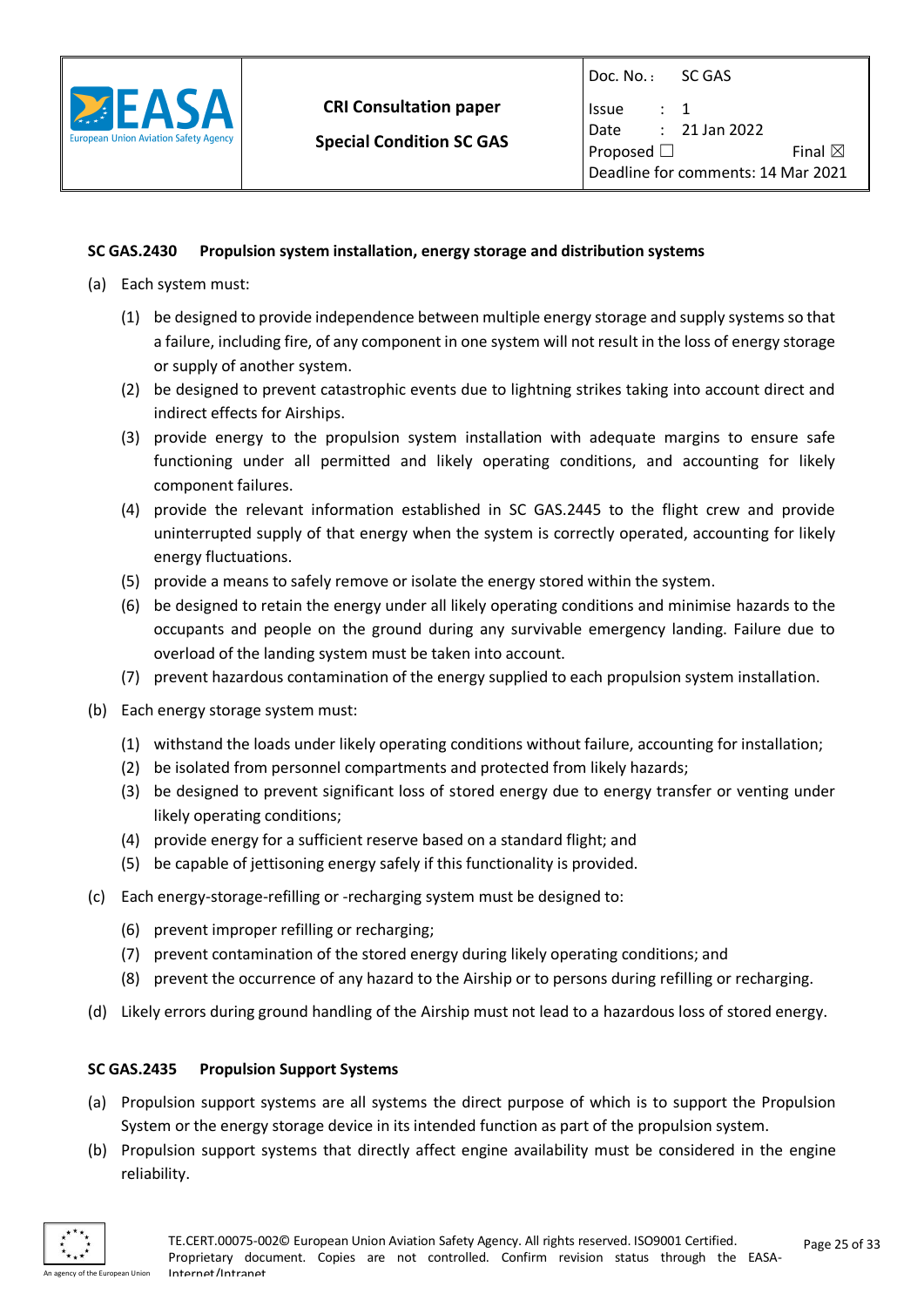

- (c) Propulsion support systems must be designed for the operating conditions applicable to the installation's location.
- (d) Propulsion support systems must be capable of operating under the conditions likely to occur.
- (e) Propulsion support systems function and characteristics that have an effect on the propulsion system performance must be established.
- (f) Ingestion of likely foreign objects that would be hazardous to the engine must be prevented.
- (g) The flight crew must be aware of the air intake configuration and able to influence it.
- (h) Any likely single failures of propulsion support systems that result in a critical loss of thrust must be mitigated.

# <span id="page-25-0"></span>**SC GAS.2445 Propulsion System Information**

The following propulsion system information must be established:

- (a) Operating limitations, procedures and instructions necessary for the safe operation of the Airship;
- (b) The need for instrument markings or placards;
- (c) Any additional information necessary for the safe operation of the Airship;
- (d) Inspections or maintenance to assure continued safe operation;
- (e) Information related to the air intake configuration;
- (f) Techniques and associated limitations for engine operation; and
- (g) Energy level information, to support energy management, including consideration of a likely component failure within the system.

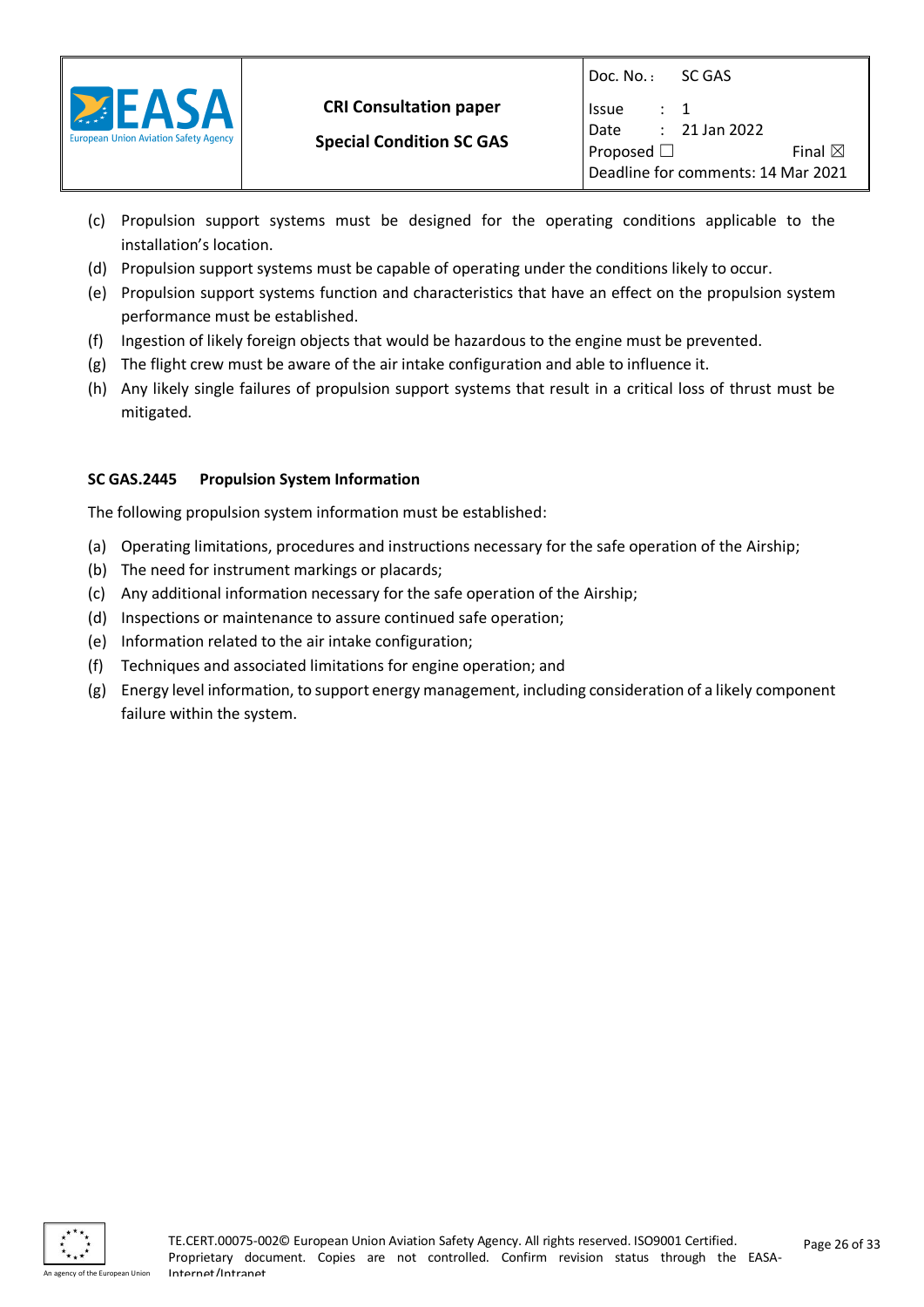

| Doc. $No. :$ SC GAS                |                   |  |
|------------------------------------|-------------------|--|
| Issue<br>$\cdot$ 1<br>Date         | $: 21$ Jan 2022   |  |
| Proposed $\Box$                    | Final $\boxtimes$ |  |
| Deadline for comments: 14 Mar 2021 |                   |  |

### **SUBPART F — SYSTEMS AND EQUIPMENT**

### <span id="page-26-1"></span><span id="page-26-0"></span>**SC GAS.2500 General Requirements on Systems and Equipment Function**

- (a) Requirements .2500, .2505 and .2510 are general specifications applicable to systems and equipment installed in the Airship that should not be used to supersede any other specification in this document.
- (b) Equipment and systems required to comply with type certification specifications, airspace requirements or operating rules, where incorrect functioning could lead to a hazard, must be designed and installed so that they will perform their intended function properly throughout the operating and environmental limits for which the Airship is certificated.

### <span id="page-26-2"></span>**SC GAS.2505 General Requirements for Equipment Installation**

- (a) Each item of installed equipment must be installed according to limitations specified for that equipment.
- (b) Engine-driven accessories essential to safe operation must be distributed among multiple engines.

### <span id="page-26-3"></span>**SC GAS.2510 Equipment, Systems, and Installations**

- (a) The equipment and systems identified in requirement .2500, considered separately and in relation to other systems, must be designed and installed such that:
	- (1) Each catastrophic failure condition:
		- i. is extremely improbable; and
		- ii. does not result from a single failure;
	- (2) Each hazardous failure condition is extremely remote; and
	- (3) Each major failure condition is remote.
- (b) The operation of equipment and system not covered by SC.GAS.2500, must not cause a hazard to the Airship or its occupants throughout the operating and environmental limits for which the Airship is certified.

### <span id="page-26-4"></span>**SC GAS.2515 System lightning protection**

- (a) Each system performing a function, the failure of which would prevent continued safe flight and landing must be designed and installed such that:
	- (1) The function at Airship level is not adversely affected during and after the time the Airship is exposed to indirect effect of lightning; and
	- (2) The system recovers normal operation of that function in a timely manner after the Airship is exposed to indirect effect of lightning unless the system's recovery conflicts with other operational or functional requirements of the system.
- (b) Each system that performs a function, the failure of which would significantly reduce the capability of the Airship or the ability of the flight crew to respond to an adverse operating condition, must be

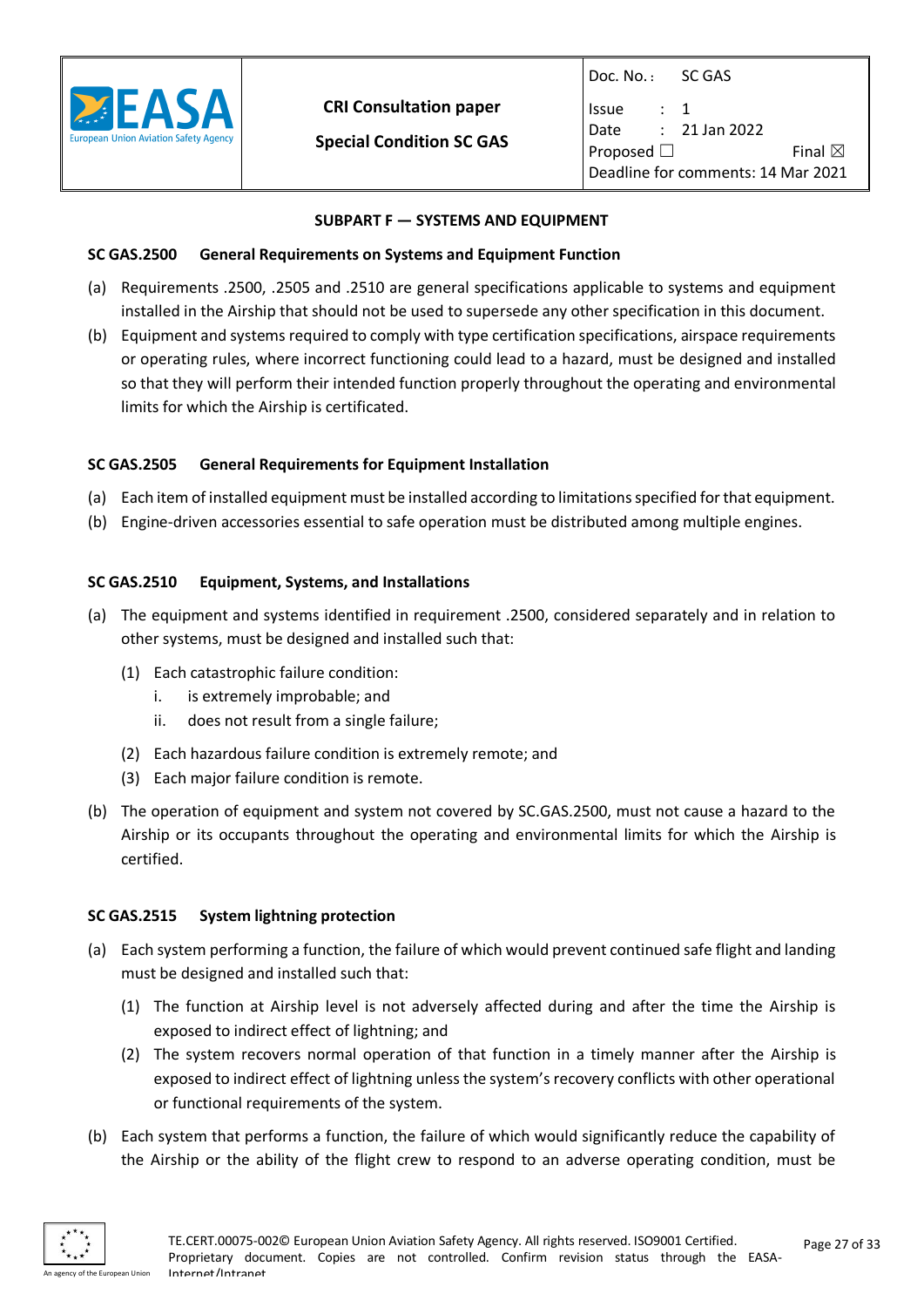

designed and installed such that the system recovers normal operation of that function in a timely manner after the Airship is exposed to lightning.

# <span id="page-27-0"></span>**SC GAS.2520 High-Intensity Radiated Fields (HIRF) Protection**

- (a) Each electrical and electronic system performing a function, the failure of which would prevent the continued safe flight and landing of the Airship, must be designed and installed such that:
	- (1) The function at Airship level is not adversely affected during and after the time the Airship is exposed to the HIRF environment; and
	- (2) The system recovers normal operation of that function in a timely manner after the Airship is exposed to the HIRF environment, unless the system's recovery conflicts with other operational or functional requirements of the system.
- (b) For Airships approved for IFR operations, each electrical and electronic system that performs a function, the failure of which would reduce the capability of the Airship or the ability of the flight crew to respond to an adverse operating condition, must be designed and installed such that the system recovers normal operation of that function in a timely manner after the Airship is exposed to the HIRF environment.

# <span id="page-27-1"></span>**SC GAS.2525 System Power Generation, Storage, and Distribution**

The power generation, storage, and distribution for any system must be designed and installed to:

- (a) Supply the power required for operation of connected loads during all intended operating conditions;
- (b) Ensure no single failure or malfunction will prevent the system from supplying the essential loads required for continued safe flight and landing; and
- (c) Have enough capacity, if the primary source fails, to supply essential loads, including non-continuous essential loads for the time needed to complete the function, required for safe flight and landing.

# <span id="page-27-2"></span>**SC GAS.2530 External and Flight Deck Lighting**

- (a) External and internal lighting shall be designed and installed such that there are no unsafe effects on the performance of flight and ground crew duties
- (b) The position and anti-collision lights must have the intensities, flash rate, colours, fields of coverage, and other characteristics to provide sufficient time for other aircraft to avoid a collision.
- (c) The anti-collision lights must be distributed along the Airship such that other aircraft can identify the full dimension of the Airship from box to stern in a timely manner.
- (d) Any additional lights required for night operations, such as landing lights, must be installed on both Airship and ground equipment

# <span id="page-27-3"></span>**SC GAS.2535 Safety Equipment**

Safety and survival equipment, must be reliable, readily accessible, easily identifiable, and clearly marked to identify its method of operation.

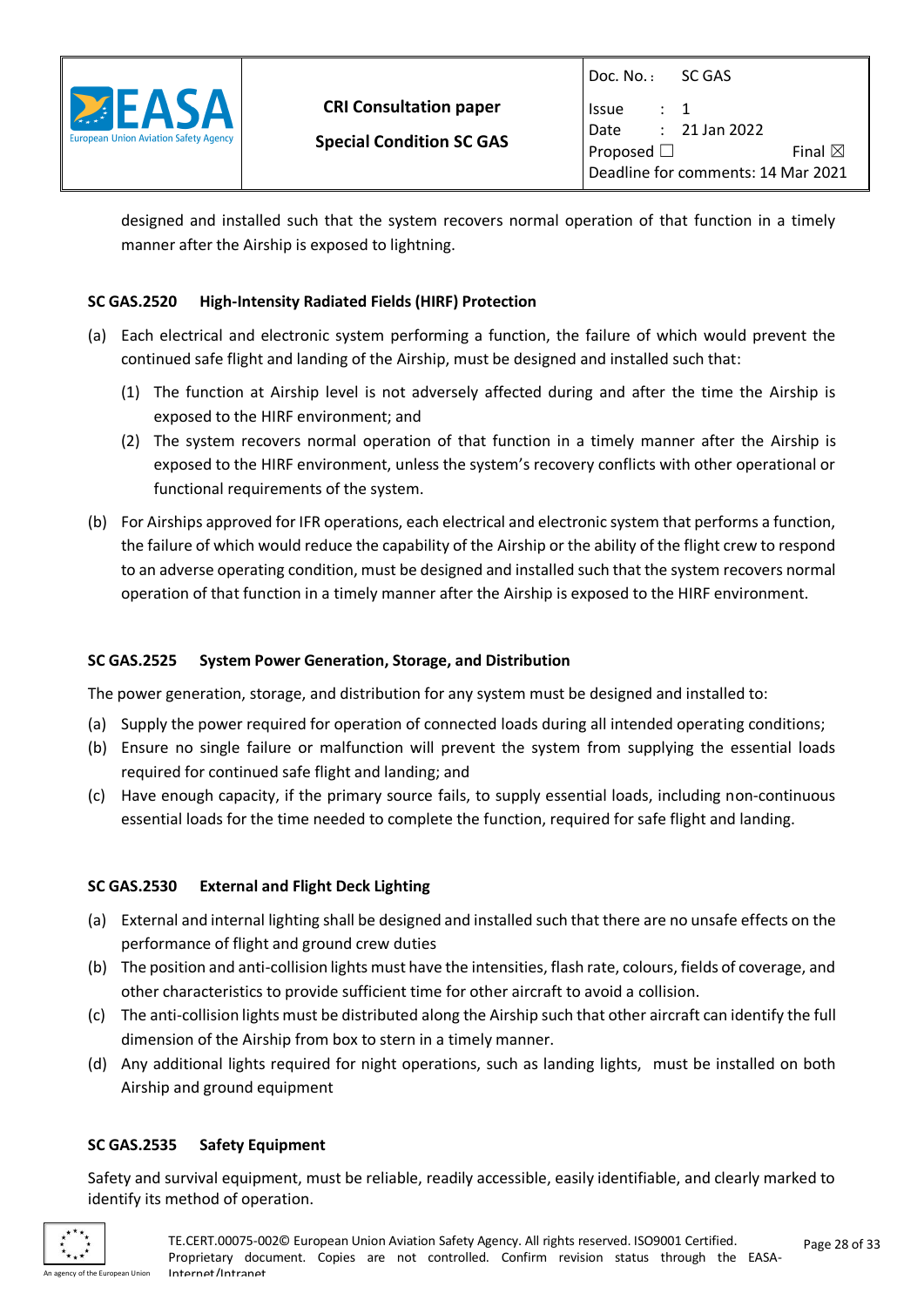

### <span id="page-28-0"></span>**SC GAS.2545 Pressurised System Elements**

Pressurised systems must withstand appropriate proof and burst pressures.

# <span id="page-28-1"></span>**SC GAS.2555 Installation of Recorders (e.g. Cockpit Voice Recorders and Flight Data Recorders)**

If recording is required by the operating rules, the system:

- (a) Must be installed to ensure accurate and intelligible recording that safeguards the required data, including under conditions encountered during crash, water immersion and fire;
- (b) Must be powered by the most reliable power source and remains powered for as long as possible without jeopardising service to essential or emergency loads and emergency operation of the Airship;
- (c) Must includes features to facilitate the localisation of memory medium after an accident; and
- (d) Must be installed to automatically record when the Airship is capable of moving under its own power.

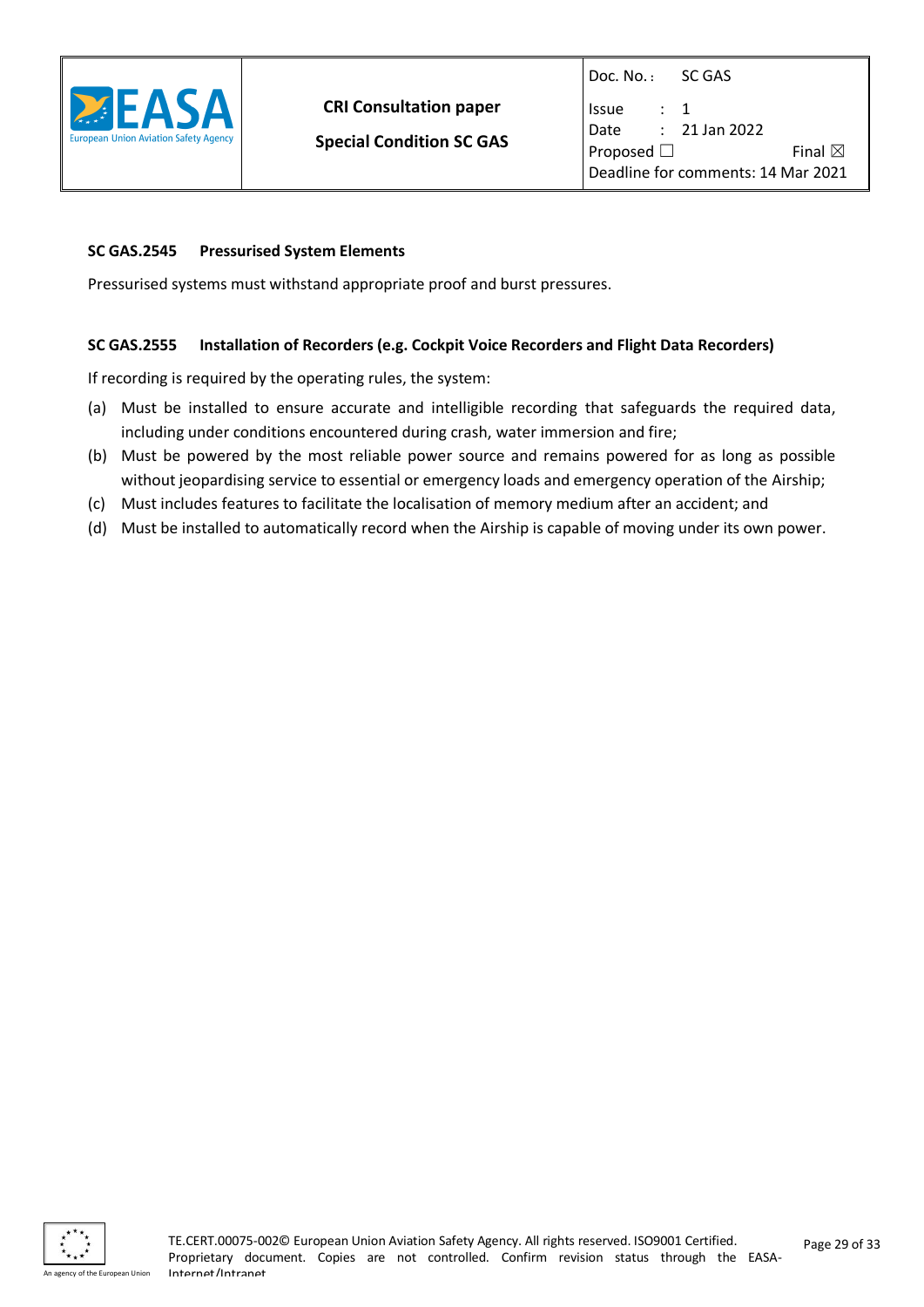

| Doc. $No. :$ SC GAS                |          |                   |
|------------------------------------|----------|-------------------|
| Issue                              | $\div$ 1 |                   |
| Date                               |          | $: 21$ Jan 2022   |
| Proposed $\Box$                    |          | Final $\boxtimes$ |
| Deadline for comments: 14 Mar 2021 |          |                   |

### **SUBPART G — FLIGHT CREW INTERFACE AND OTHER INFORMATION**

### <span id="page-29-1"></span><span id="page-29-0"></span>**SC GAS.2600 Flight Crew Compartment**

- (a) The flight crew compartment and its equipment must provide an adequate work environment and human machine interface to allow the flight crew to perform their duties within the operating envelope of the Airship, such that the flight crew workload is commensurate with the safe handling of the Airship.
- (b) The design must provide all the necessary controls and displays so that a qualified flight crew can monitor and perform defined tasks associated with the intended functions of systems and equipment. The systems and equipment design must minimise flight crew errors, which could result in additional hazards.
- (c) If for the operation of the Airship any patrolling of the interior of the Airship or working outside of the passenger or flight crew compartments is required then adequate safety provisions, including means of access, must be provided for flight crew members performing these activities.
- (d) The flight crew interface design must allow for continued safe flight and landing after the loss of vision through any one of the windshield panels.

### <span id="page-29-2"></span>**SC GAS.2605 Installation and Operation Information**

- (a) Each item of installed equipment related to the flight crew interface must be labelled, if applicable, as for its identification, function, or operating limitations, or any combination of these factors
- (b) There must be a discernible means of providing system operating parameters required to operate the Airship, including warnings, cautions, and normal indications to the responsible crew member.
- (c) Information concerning an unsafe system operating condition must be provided in a timely manner to the crew member responsible for taking corrective action. The information must be clear enough to avoid likely crew member errors.
- (d) Information related to safety equipment must be easily identifiable and the equipment's method of operation must be clearly marked.

### <span id="page-29-3"></span>**SC GAS.2607 Minimum Crew**

The minimum crew must be established so that it is sufficient for safe operation.

### <span id="page-29-4"></span>**SC GAS.2610 Instrument Markings, Control Markings, and Placards**

- (a) Each Airship must display in a conspicuous manner any placard and instrument marking necessary for operation.
- (b) The design must clearly indicate the function of each flight deck control, other than primary flight controls.
- (c) The applicant must include instrument marking and placard information in the Airship Flight Manual.

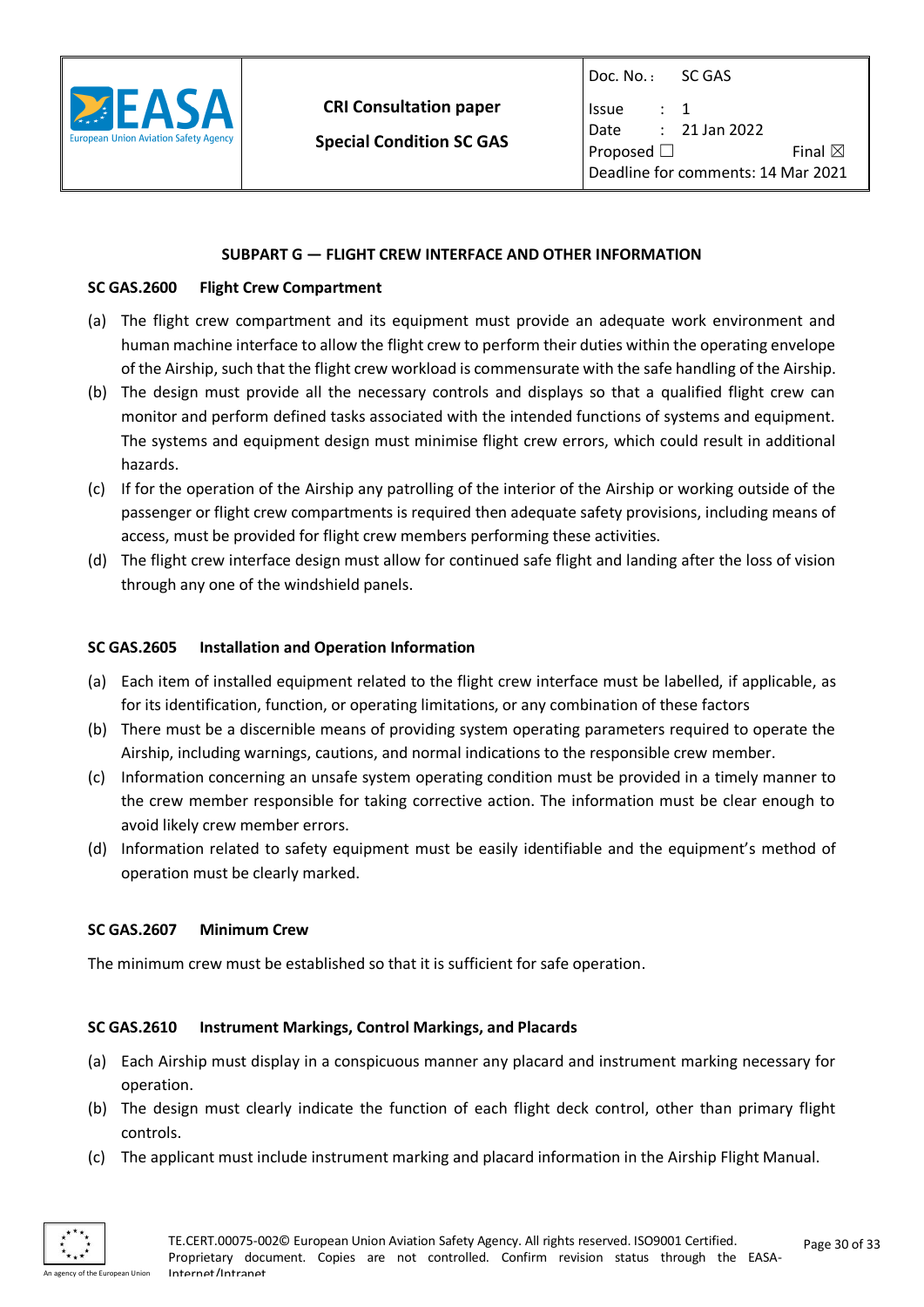

# <span id="page-30-0"></span>**SC GAS.2615 Installed systems and equipment for use by the crew members**

This paragraph applies to installed systems and equipment intended to be used by the crew members when operating the Airship from their normal seating positions in the cockpit or their operating positions in the cabin. The installed systems and equipment must be shown, individually and in combination with other such systems and equipment, to be designed so that trained crew members can safely perform their tasks associated with the intended function of the systems and equipment by meeting the following requirements:

- (a) The controls and information necessary for the accomplishment of the tasks must be provided.
- (b) The controls and information required by paragraph (a), which are intended for use by the crew members, must:
	- (1) Be presented in a clear and unambiguous form, at a resolution and with a precision appropriate to the crew member tasks;
	- (2) Be accessible and usable by the crew members in a manner appropriate to the urgency, frequency, and duration of their tasks; and
	- (3) Make the crew members aware of the effects their actions may have on the Airship or its systems, if they require awareness for the safe operation of the Airship.
- (c) Operationally relevant behaviour of the installed systems and equipment must be:
	- (1) Predictable and unambiguous, and
	- (2) Designed to enable the crew members to intervene in a manner that is appropriate to accomplish their tasks.
- (d) The installed systems and equipment must enable the crew members to manage the errors that result from the kinds of crew member interactions with the system and equipment that can be reasonably expected in service, assuming the crew member acts in good faith. Paragraph (d) does not apply to skillrelated errors associated with the manual control of the Airship.

# <span id="page-30-1"></span>**SC GAS.2617 Flight crew alerting**

- (a) Flight crew alerts must:
	- (1) provide the flight crew with the information needed to:
		- (i) identify non-normal operation or Airship system conditions, and
		- (ii) determine the appropriate actions, if any;
	- (2) be readily and easily detectable and intelligible by the flight crew under all foreseeable operating conditions, including conditions where multiple alerts are provided;
	- (3) be removed when the alerting condition no longer exists.
- (b) Alerts must conform to the following prioritisation hierarchy based on the urgency of flight crew awareness and response:
	- (1) Warning: For conditions that require immediate flight crew awareness and immediate flight crew response.

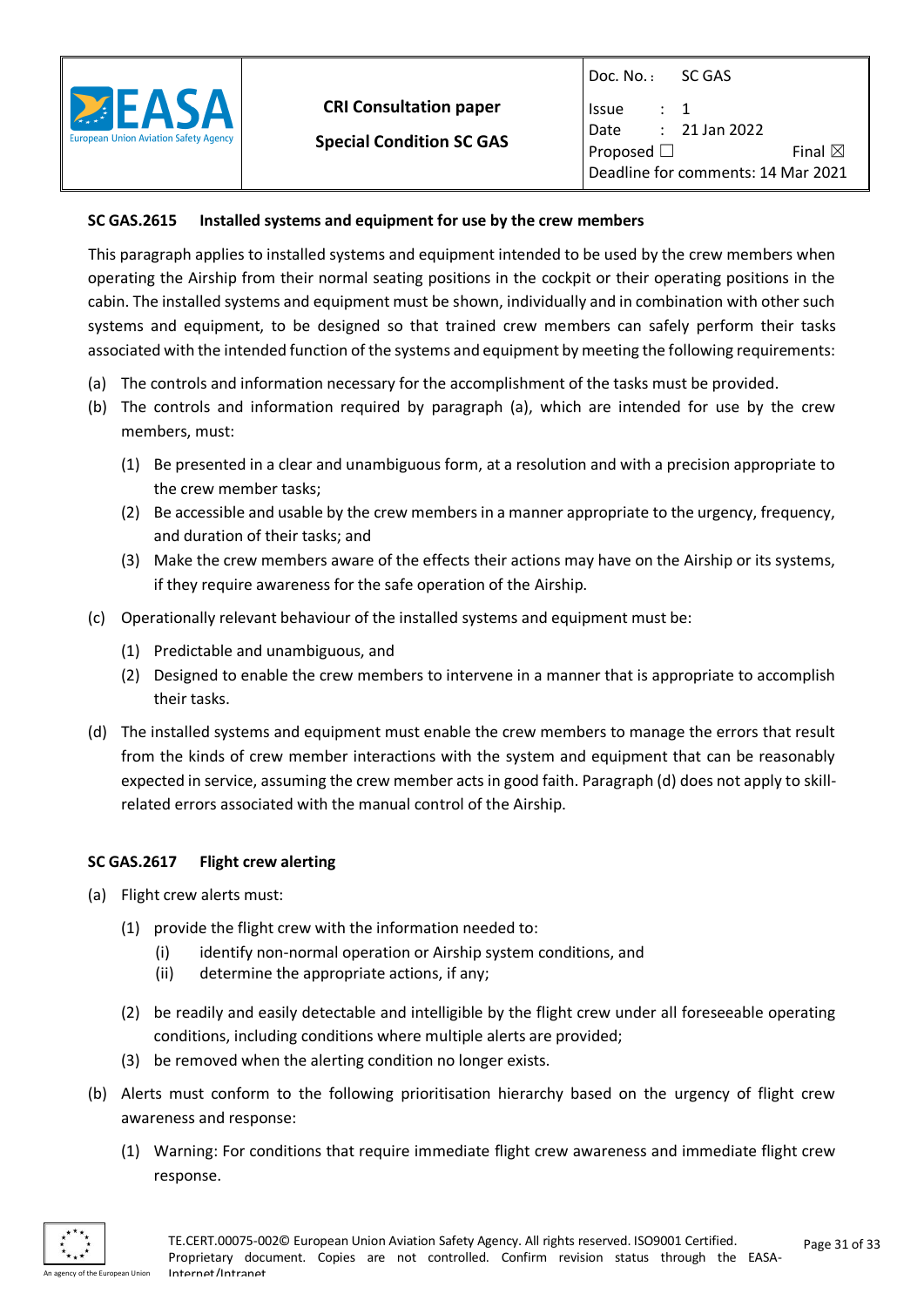

- **Special Condition SC GAS**
- (2) Caution: For conditions that require immediate flight crew awareness and subsequent flight crew response.
- (3) Advisory: For conditions that require flight crew awareness and may require subsequent flight crew response.
- (c) Warning and Caution alerts must:
	- (1) be prioritised within each category, when necessary;
	- (2) provide timely attention-getting cues through at least two different senses by a combination of aural, visual, or tactile indications;
	- (3) permit each occurrence of the attention-getting cues required by subparagraph (c)(2) to be acknowledged and suppressed, unless they are required to be continuous.
- (d) The alert function must be designed to minimise the effects of false and nuisance alerts. In particular, it must be designed to:
	- (1) prevent the presentation of an alert when it is inappropriate or unnecessary;
	- (2) provide a means to suppress an attention-getting component of an alert caused by a failure of the alerting function that interferes with the flight crew's ability to safely operate the airhsip. This means must not be readily available to the flight crew so that it could be operated inadvertently or by habitual reflexive action.
	- (3) when an alert is suppressed, there must be a clear and unmistakable annunciation to the flight crew that the alert has been suppressed.
- (e) Visual alert indications must:
	- (1) conform to the following colour convention:
		- (i) Red for Warning alert indications.
		- (ii) Amber or yellow for Caution alert indications.
		- (iii) Any colour except red or green for Advisory alert indications.
	- (2) use visual coding techniques, together with other alerting function elements on the flight deck, to distinguish between Warning, Caution and Advisory alert indications, if they are presented on monochromatic displays that are incapable of conforming to the colour convention in paragraph  $(i)(1).$
- (f) Use of the colours red, amber and yellow on the flight deck for functions other than flight crew alerting must be limited and must not adversely affect flight crew alerting.

# <span id="page-31-0"></span>**SC GAS.2620 Airship Flight Manual and Ground Handling Manual**

The applicant must provide an Airship Flight Manual and a Ground Handling Manual that contains the following information:

- (a) Operating limitations, techniques and procedures for all flight phases, in particular critical flight phases such as close-to-ground operations.
- (b) Performance information;
- (c) Loading information;